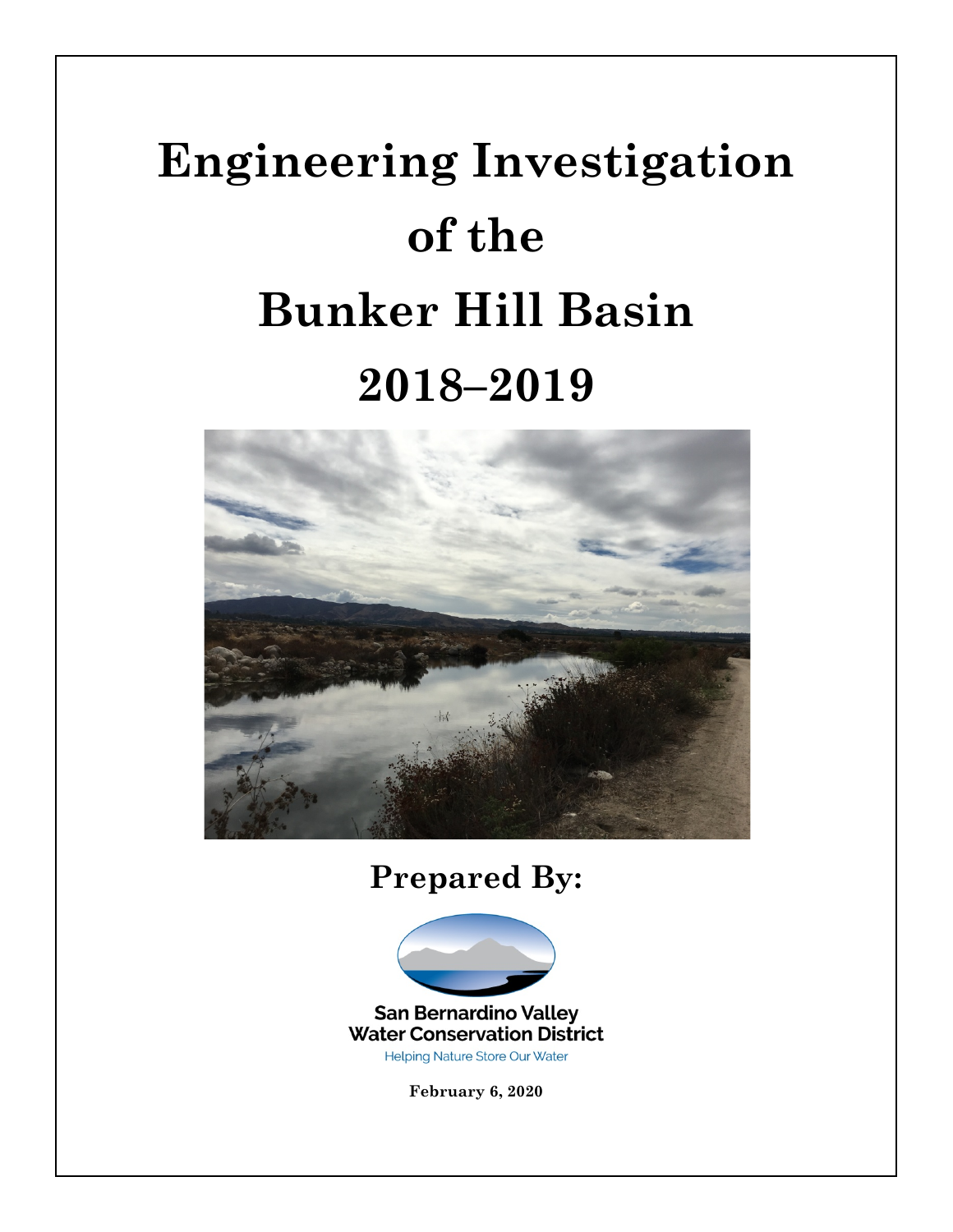

## *Table of Contents*

| 1.0                      |                                                                                                                                                                 |
|--------------------------|-----------------------------------------------------------------------------------------------------------------------------------------------------------------|
| 1.1                      | Summary of Finding for the 2019 Engineering Investigation3                                                                                                      |
| 2.0                      |                                                                                                                                                                 |
| 2.1<br>2.2<br>2.3<br>2.4 |                                                                                                                                                                 |
| 3.0                      | Fall 2018 and Fall 2019 Groundwater Elevation Contours 13                                                                                                       |
| 4.0                      | Task 1 - Annual Change in Storage (Fall 2018 to Fall 2019) 14                                                                                                   |
| 4.1<br>4.2<br>4.3<br>4.4 |                                                                                                                                                                 |
| 5.0                      | Task 2 - Accumulated Change in Storage from Fall 1993 to Fall 2019 16                                                                                           |
| 6.0                      | Task 3 - Total Groundwater Production for the Preceding Water Year (July 1,                                                                                     |
| 7.0                      | Task 4 - Estimate of the Annual Change in Storage for the Current Water                                                                                         |
| 8.0                      | Task 5 - Estimate of the Annual Change in Storage for the Ensuing Water                                                                                         |
| 9.0                      | Task 6 - Average Annual Change in Storage for the Immediate Past 10 Water<br>Years……………………………………………………………………………………………20                                         |
|                          | 10.0 Task 7 - Estimated Amount of Historically Agricultural Water and Other<br>Than Agricultural Water to be Withdrawn for the Ensuing Water Year (July 1, 2020 |
|                          | 11.0 Task 8 – Estimated Amount of Water for Surface Distribution for the                                                                                        |
|                          | 12.0 Task 9 - Estimated Amount of Water for Replenishment of the Groundwater<br>Supplies for the Ensuing Water Year (July 1, 2020 to June 30, 2021)  24         |
|                          |                                                                                                                                                                 |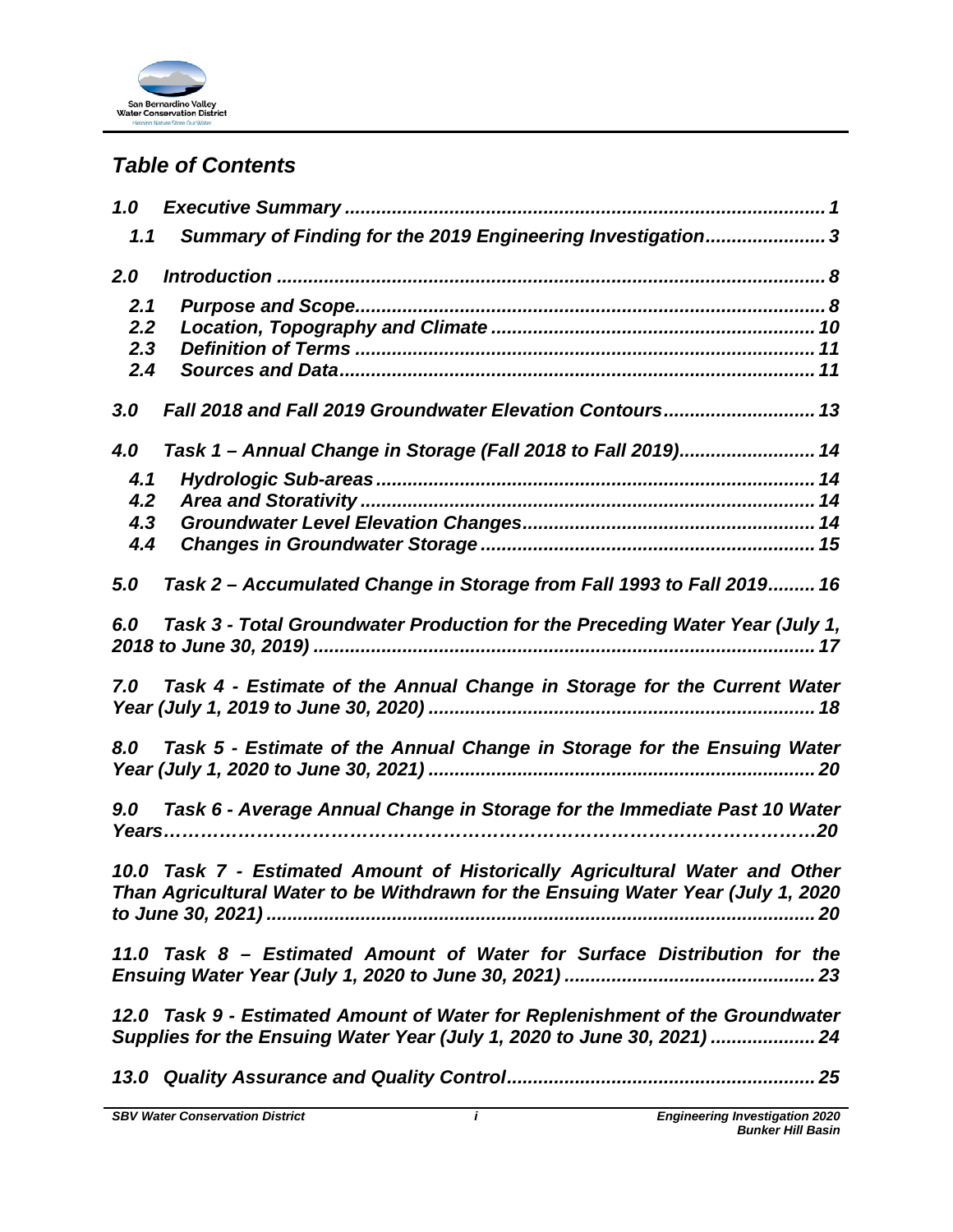

|  | 26 |
|--|----|
|  |    |
|  |    |
|  |    |
|  |    |
|  | 28 |
|  | 29 |

## *Figures*

| Figure 1: Bunker Hill Basin Watershed Map                          |
|--------------------------------------------------------------------|
| <b>Figure 2: Conservation District and Water Agency Boundaries</b> |
| Figure 3: Sub-areas of Bunker Hill Basin                           |
| <b>Figure 4: Precipitation Trends and Gauge Station Locations</b>  |
| Figure 5: Fall 2018 Water Level Groundwater Contours               |
| Figure 6: Fall 2019 Water Level Groundwater Contours               |
| Figure 7: Locations of Key Wells with Hydrographs                  |
| Figure 8: Groundwater Production in the Bunker Hill Basin          |
| Figure 9: Prediction Chart for Annual Change in Storage            |
| <b>Figure 10: Estimate of Production for Current Water Year</b>    |
| <b>Figure 11: Estimate of Production for Ensuing Water Year</b>    |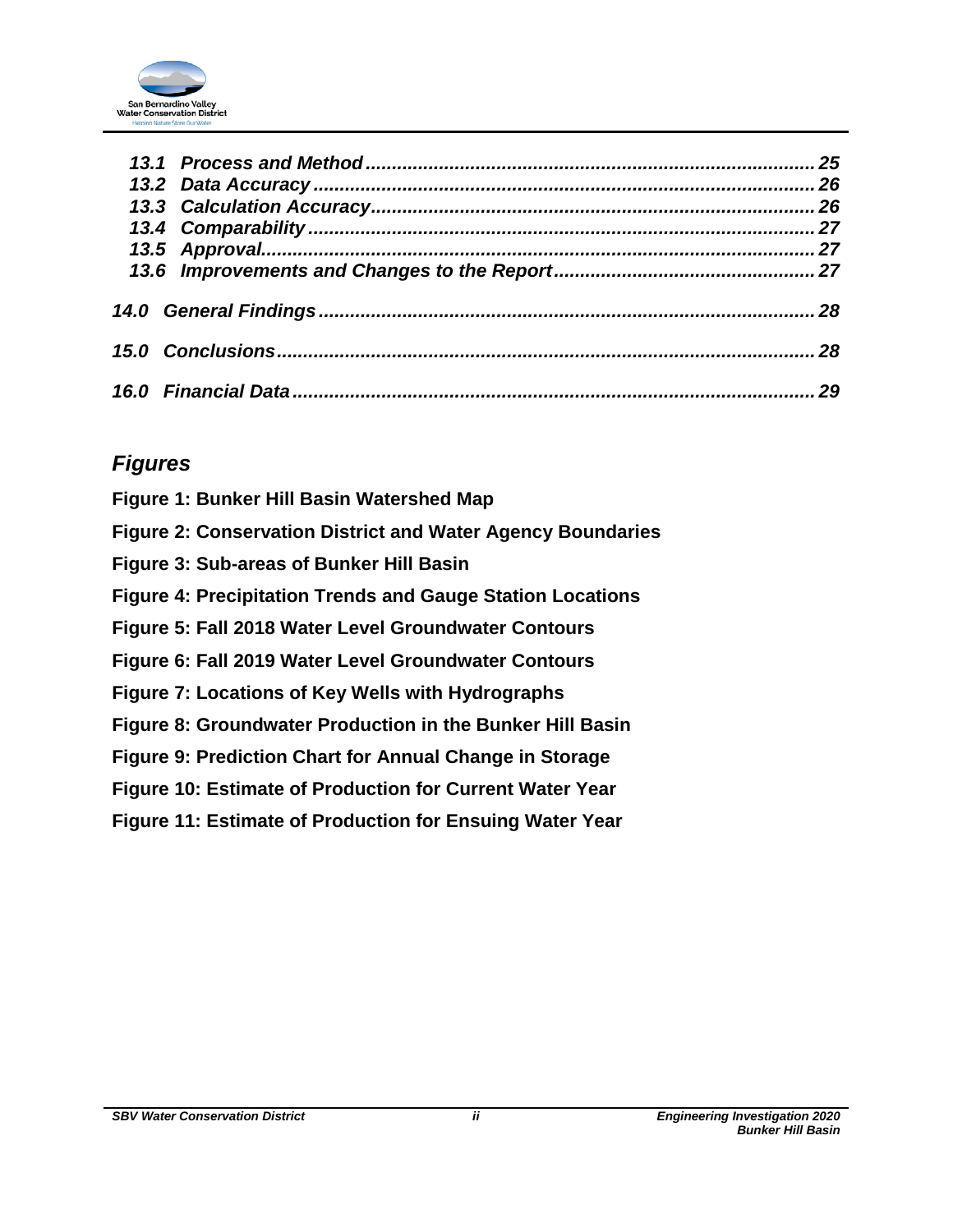

## *Tables*

- **Table 1: Summary of Percentage of Normal Precipitation**
- **Table 2: Change in Groundwater Levels in Key Wells**
- **Table 3: Annual Change in Storage for the Bunker Hill Basin**
- **Table 4: Accumulated Change in Storage for Bunker Hill Basin (1989 to 2019)**
- **Table 5: Production for Sub-basins of Bunker Hill Basin**
- **Table 6: Estimates of Percentage of Normal Precipitation for Current Water Year**
- **Table 7: Average Annual Change in Storage for the Bunker Hill Basin**
- **Table 8: Summary of Surface Distribution Water for the Bunker Hill Basin**

## *Appendices*

- **Appendix A: Water Level Elevations for the Bunker Hill Basin**
- **Appendix B: Hydrographs for Key Wells**
- **Appendix C: Production Data for the Preceding Water Year**
- **Appendix D: Historic Annual Precipitation**
- **Appendix E: State Supreme Court Ruling Impact on Groundwater Charge**

All figures, tables, and appendices are available separately on San Bernardino Valley Water Conservation District's Website: [http://www.sbvwcd.org](http://www.sbvwcd.org/) and incorporated by reference.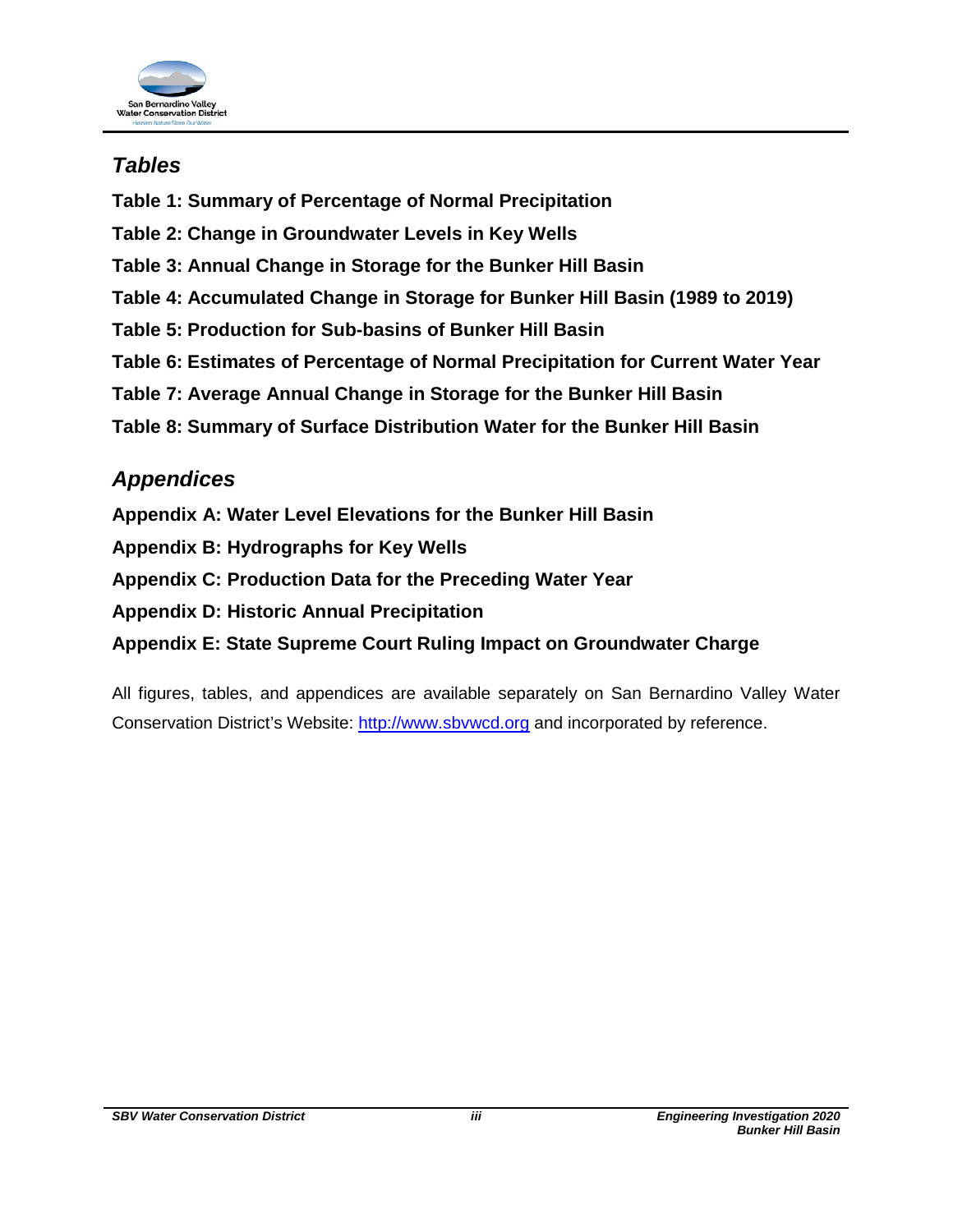

## <span id="page-4-0"></span>**1.0** *Executive Summary*

Article 1, Section 75560 of the California Water Code requires that a Water Conservation District that proposes to levy a groundwater charge "… shall annually cause to be made an engineering investigation and report upon groundwater conditions of the District". In accordance with these requirements, the San Bernardino Valley Water Conservation District (District) must make the following findings and determinations as they relate to the ground and surface water conditions of the Bunker Hill Basin and those areas within the District boundary. Refer to **Figure 1 and 3** for locations.

- **Task 1.** Annual change in storage for the Bunker Hill Basin for the preceding water year (Fall 2018 to Fall 2019);
- *Task 2.* Accumulated change in storage of the Bunker Hill Basin as of the last day of the preceding water year (June 30, 2019);
- **Task 3.** Total groundwater production from the Bunker Hill Basin for the preceding water year (July 1, 2018 - June 30, 2019);
- **Task 4.** Estimate of the annual change in the Bunker Hill Basin storage for the current water year (July 1, 2019 - June 30, 2020);
- **Task 5.** Estimate of the annual change in the Bunker Hill Basin storage for the ensuing water year (July 1, 2020 - June 30, 2021);
- *Task 6.* Average annual change in Bunker Hill Basin storage for the immediate past ten water years (2009 - 2019);
- *Task 7.* Estimated amount of historically agricultural water and other than agricultural water to be withdrawn from the groundwater supplies of the District for the ensuing water year (July 1, 2020 - June 30, 2021)
- *Task 8.* Estimated amount of water necessary for surface distribution for the ensuing water year for the Bunker Hill Basin and the District (July 1, 2020 - June 30, 2021); and
- **Task 9.** The amount of water that is necessary for the replenishment of the groundwater supplies of the Bunker Hill Basin and the District for the ensuing water year (July 1, 2020 - June 30, 2021).

*SBV Water Conservation District 1 Engineering Investigation 2020*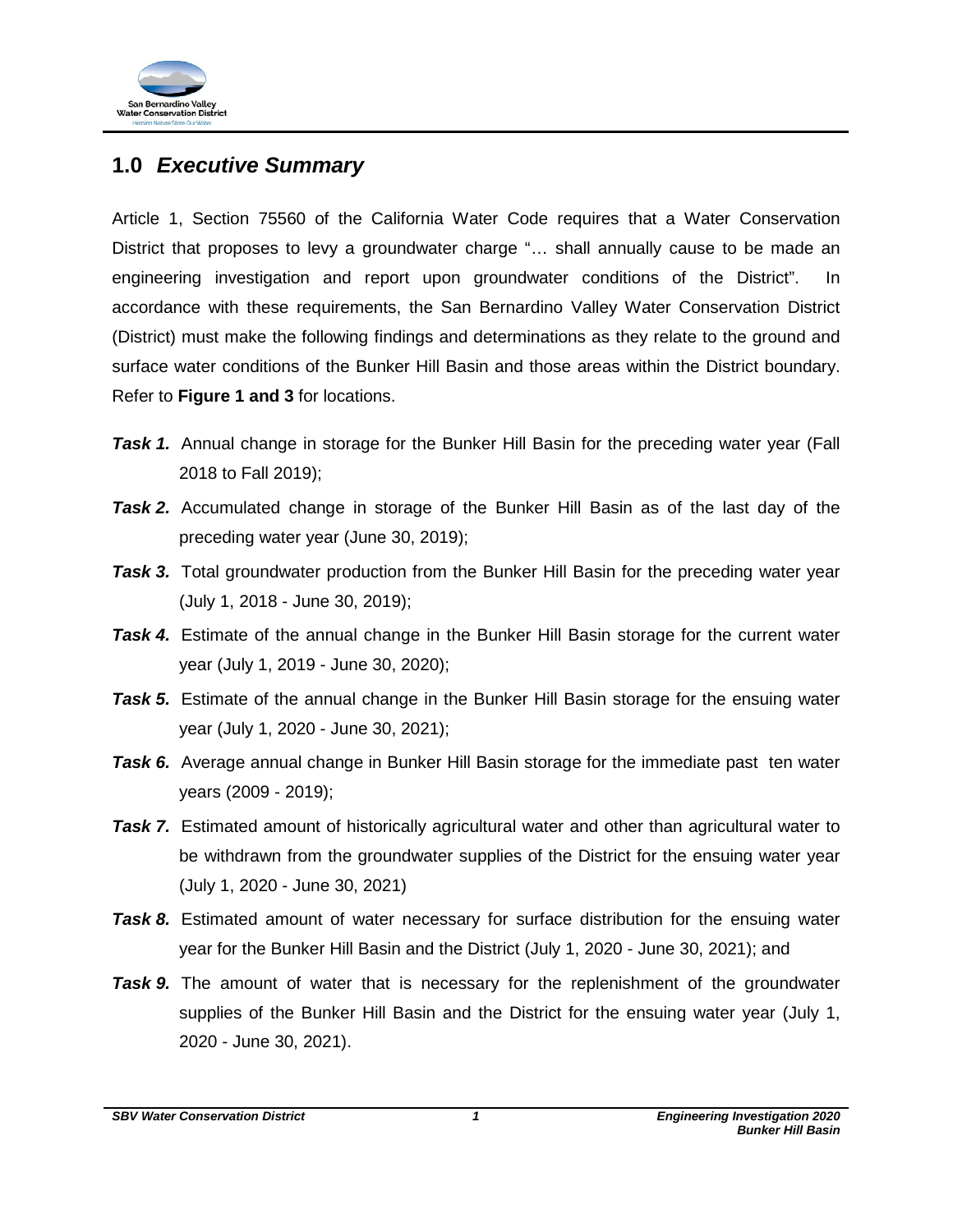

To make the findings and determinations listed above, District staff researched available hydrogeologic and engineering data for the Bunker Hill Basin. These data were compiled and analyzed and a predictive relationship between precipitation, production, and change in basin storage was developed. This relationship was based on empirical data since 1993 and enables the prediction of change in storage given certain annual production and precipitation levels. In addition, annual and accumulated change in storage values were calculated based on current and historic water level changes throughout the Bunker Hill Basin.

Based on 20 measuring stations, precipitation throughout the contributing watershed was 117% of normal for the period July 1, 2018 to June 31, 2019. The report uses production and water level data from more than 200 wells in the basin.

The required findings for the 2020 Engineering Investigation are provided below. Each of the tasks is further explained in the main body of the report. Throughout this document a positive sign (+) denotes an increase in groundwater storage or groundwater level elevation while a negative sign (-) denotes a decrease in groundwater storage or groundwater level elevation.

Section 75574 of the California Water Code requires that the District Board indicate the amount of water the District is obligated by contract to purchase. The San Bernardino Valley Water Conservation District is not required by contract to purchase any water.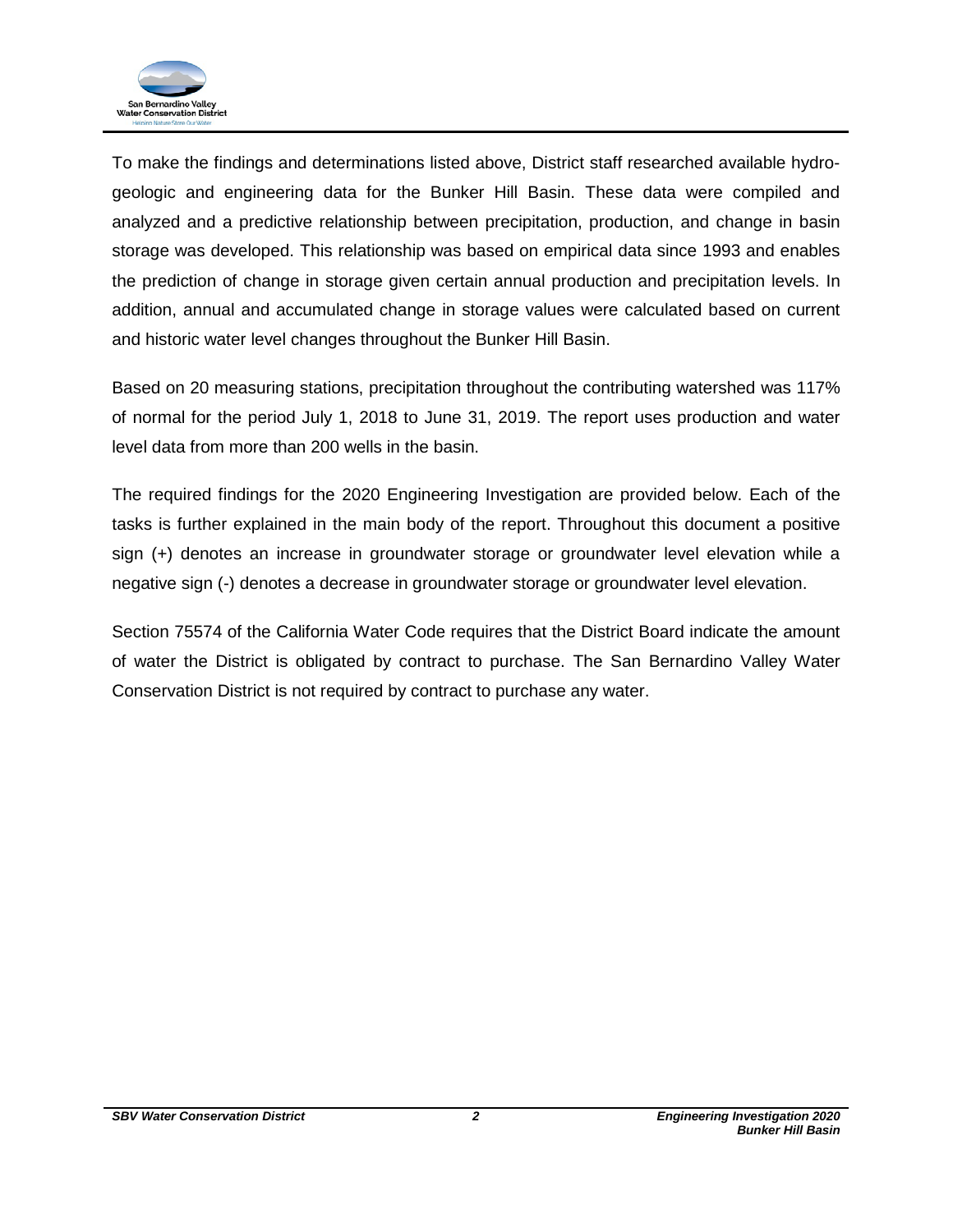

## <span id="page-6-0"></span>*1.1 Summary of Finding for the 2019 Engineering Investigation*

**Task 1.** Annual change in storage for the Bunker Hill Basin for the preceding water year (Fall 2018 to Fall 2019)

Change in storage between Fall 2018 and Fall 2019

#### **152,408 acre-ft (increase)**

**The amount of water stored in the Basin increased by 152,408 acre-ft between 2018 and 2019.**

*Task 2.* Accumulated change in storage of the Bunker Hill Basin as of the last day of the preceding water year (June 30, 2019)

Accumulated change in storage between July [1](#page-6-1)993 and June 2019<sup>1</sup>.

#### **-418,310 acre-ft (decrease)**

**The amount in storage in the Summer of 2019 is 418,310 acre-ft less than the summer of 1993.**

**Task 3.** Total groundwater production from the Bunker Hill Basin for the preceding water year (July 1, 2018 - June 30, 2019)

#### **157,354 acre-ft**

**157,354 acre-ft of groundwater was produced from the basin during the previous water year.**

<span id="page-6-1"></span> $1$  In the District's Engineering Investigation (EI) prior to 1993-94, the accumulated change in storage was based on the basin storage in 1984 as considered full. A concern arose regarding high groundwater levels in the Pressure Zone of the Bunker Hill Basin. Therefore, in response to the City of San Bernardino's comments on accumulated change in storage, all EI's since that time are based on 1993 basin storage levels considered as full. The BTAC makes annual recharge recommendations to optimize recharge.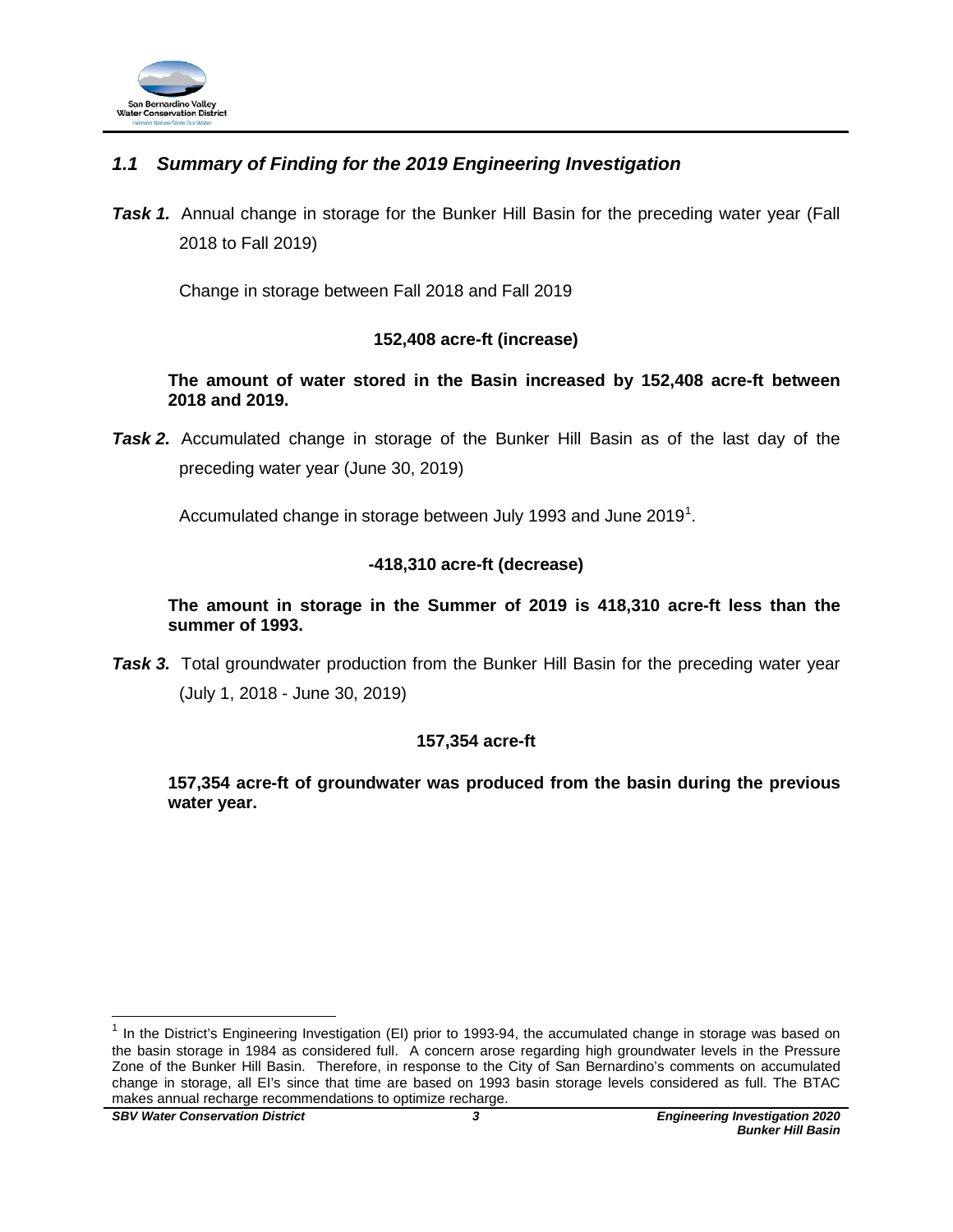

**Task 4.** Estimate of the annual change in the Bunker Hill Basin storage for the current water year (July 1, 2019 - June 30, 2020)

## **27,658 acre-ft (increase)**

#### **The amount of water in the Basin is estimated to increase by 27,658 acre-ft during the current water year.**

**Task 5.** Estimate of the annual change in the Bunker Hill Basin storage for the ensuing water year (July 1, 2020 - June 30, 2021)

### **-1,923 acre-ft (decrease)**

**The amount of water in the Basin is estimated to decrease by 1,923 acre-ft during the ensuing water year presuming average precipitation.**

**Task 6.** Average annual change in Bunker Hill Basin storage for the immediate past ten water years (2009 - 2019)

### **-3,407 acre-ft (decrease)**

**Task 7.** Estimated amount of historically<sup>[2](#page-7-0)</sup> agricultural water and other than agricultural water to be withdrawn from the groundwater supplies of the District for the ensuing water year (July 1, 2020 - June 30, 2021)

> Estimated amount of historically agricultural water withdrawn from the groundwater supplies within the District boundary for the ensuing water year (July 1, 2020 - June 30, 2021)

### **11,207 acre-ft**

Estimated amount of other than agricultural water withdrawn from the groundwater supplies of the District for the ensuing water year (July 1, 2020 - June 30, 2021)

### **86,772 acre-ft**

<span id="page-7-0"></span> <sup>2</sup> Prior to the December 2017 California Supreme Court Decision the Board Provided an Agricultural rate in accordance with CWC 755. See Appendix E.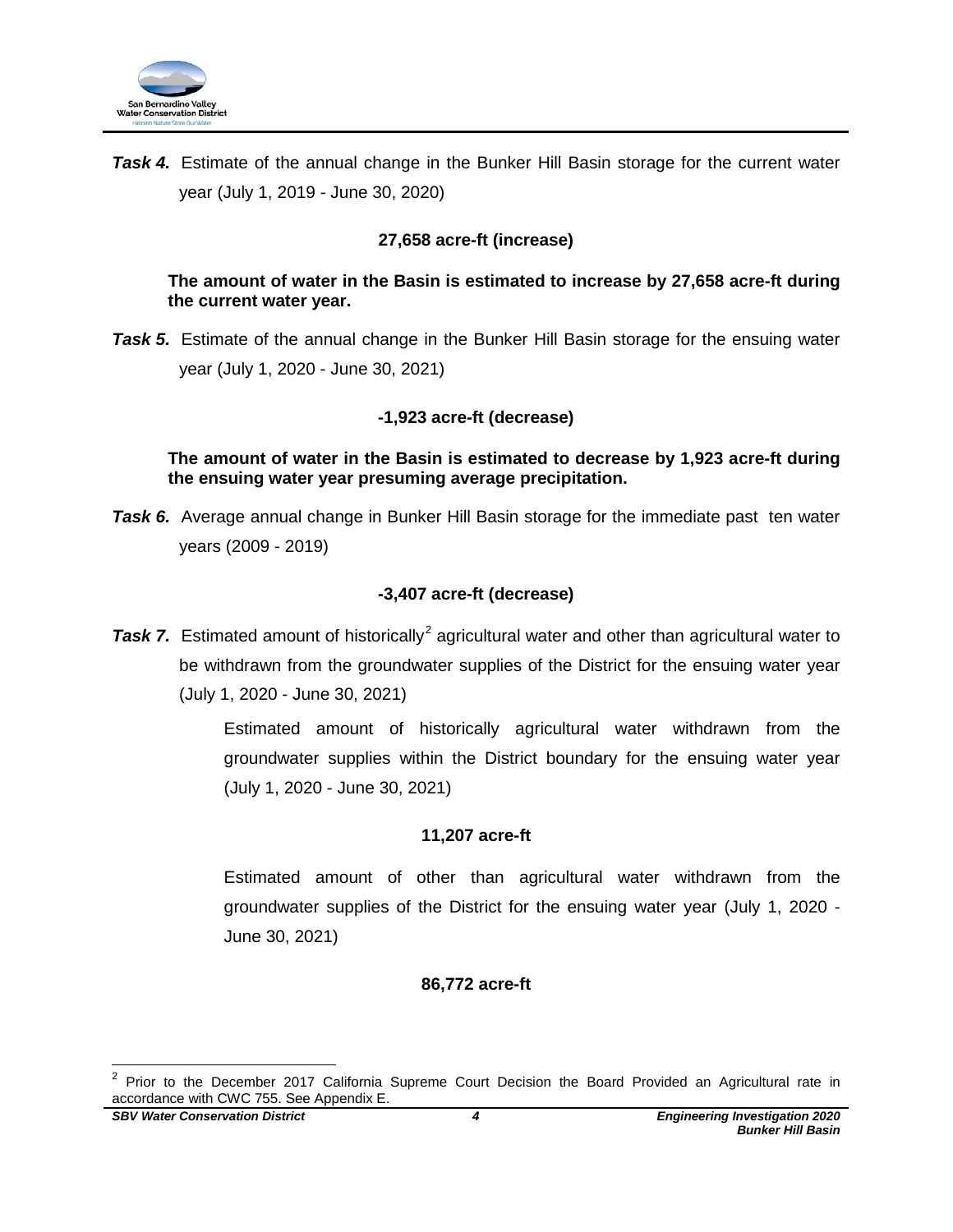

**Task 8.** Estimated amount of water necessary for surface distribution for the ensuing water year for the Bunker Hill Basin and the District (July 1, 2020 - June 30, 2021)

> Estimated amount of water necessary for surface distribution for the ensuing water year (July 1, 2020 - June 30, 2021) for the Bunker Hill Basin

#### **79,857 acre-ft**

Estimated amount of water necessary for surface distribution for the ensuing water year (July 1, 2020 - June 30, 2021) within the District Boundary

#### **56,415 acre-ft**

*Task 9.* The amount of water that is necessary for the replenishment of the groundwater supplies of the Bunker Hill Basin and the District for the ensuing water year (July 1, 2020 - June 30, 2021).

> The amount of water which is necessary for the replenishment of the groundwater supplies of the Bunker Hill Basin for the ensuing water year (July 1, 2020 - June 30, 2021)

#### **127,462 acre-ft**

The amount of water which is necessary for the replenishment of the groundwater supplies within the District boundary for the ensuing water year (July 1, 2020 - June 30, 2021)

#### **99,902 acre-ft**

In addition to the above findings, Section 75505 of the California Water Code requires that a finding be made as to the amount of water necessary to be replaced in the intake areas of the groundwater basins within the District to prevent the landward movement of salt water into the fresh groundwater body, or to prevent subsidence of the land within the District. Because of its location and the elevations of its water table, the Bunker Hill Basin is not subject to salt-water intrusion and the current groundwater levels do not indicate any significant land subsidence.

Section 75540 of the California Water Code requires that the District Board establish a zone or zones where a groundwater charge is to be implemented. The Code specifically states that a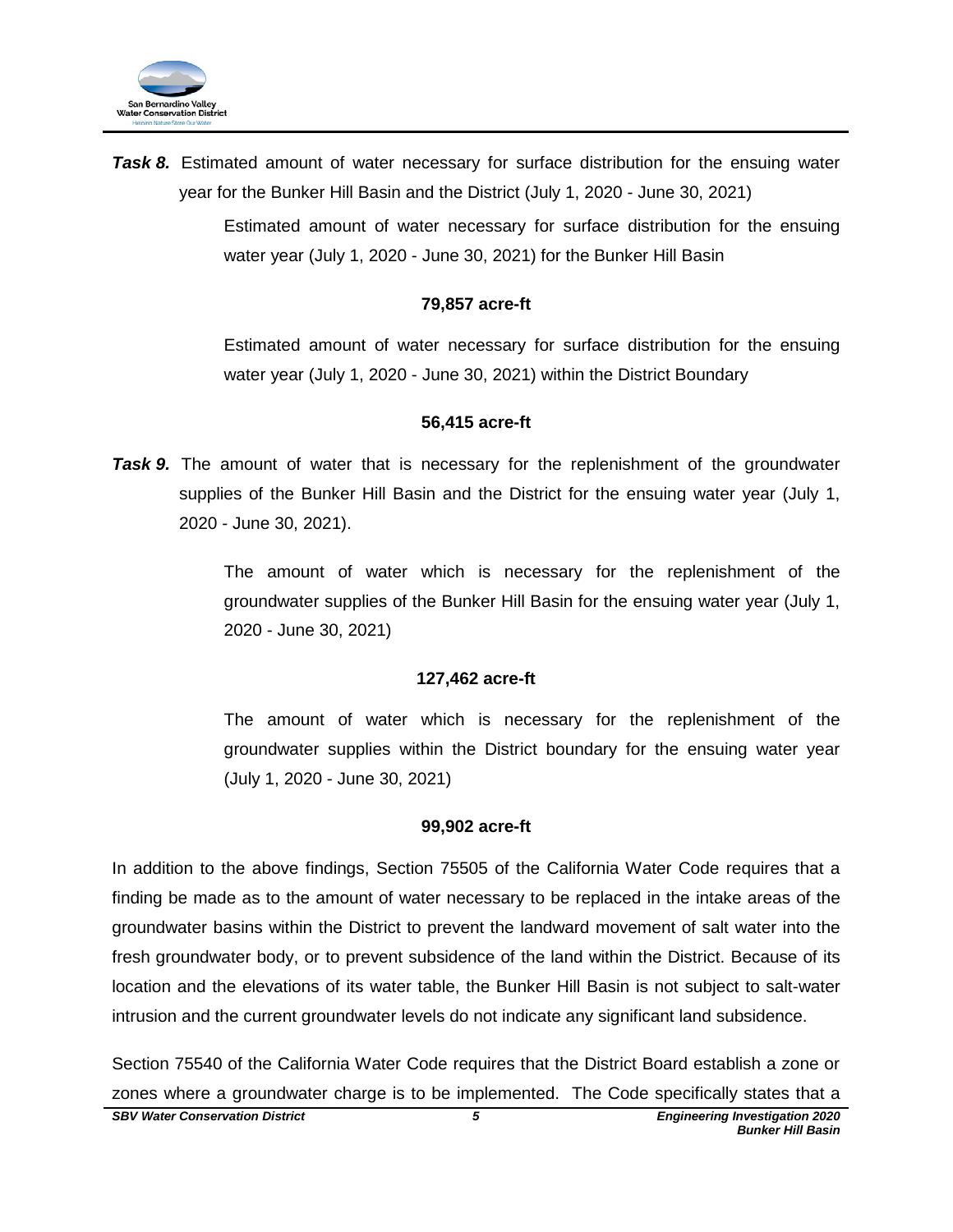

single zone may include the entire District and in May 1993 the Board established the entire District as one zone. This determination may be amended in the future, but lacking any evidence to the contrary, in the 2019-2020 year the entire District will remain as a single zone in regard to any groundwater charge.

Section 75561 of the California Water Code further requires the Engineering Investigation to include a finding related to the amount of water the District is obligated by contract to purchase. At this time the District has no contractual obligation to purchase water for the replenishment of the groundwater supplies. However, instead we recharge local surface water and cooperate with local and regional agencies to recharge the aquifer. The District works with San Bernardino Valley Municipal Water District (SBVMWD) to spread excess allocation State Project Water and Groundwater Council water in the District's spreading basins. During 2019 the District spread approximately 15,000 acre-ft of State Project Water with 55,269 acre-ft of State Project Water spread across the Bunker Hill Basin.

## **Based on the results of the 2020 Engineering Investigation, the San Bernardino Valley Water Conservation District finds that:**

- Due to the imbalance between groundwater recharge and production since 1993, the Bunker Hill Basin's storage is 418,310 acre-feet below the level which is considered full for purposes of this investigation. This value is less than the 2019 report due to the increased availability of native and State Water Project water for recharge.
- During the ensuing water year (July 1, 2020 June 30, 2021), the Bunker Hill Basin could be recharged, with up to 518,114 acre-feet of water. This recharge quantity would be needed to attain the 1993 storage level that is considered full. The Basin Technical Advisory Committee (BTAC) recommends a maximum of 168,000 acre-ft in Mill Creek and Santa Ana River Basins.
- The District must continue to take all necessary steps to maintain and enhance its capability to conduct recharge operations. These steps may include maintenance and repair of existing, diversion facilities, canals, dikes, basins, roads, and other water recharge facilities. Additionally in December 2011 the District entered into a cooperative agreement with SBVMWD to enhance the recharge of the basin. This project will add significant new recharge facilities in the District's Santa Ana River Recharge Facilities. These facilities will be operated and maintained by the District. These improvements are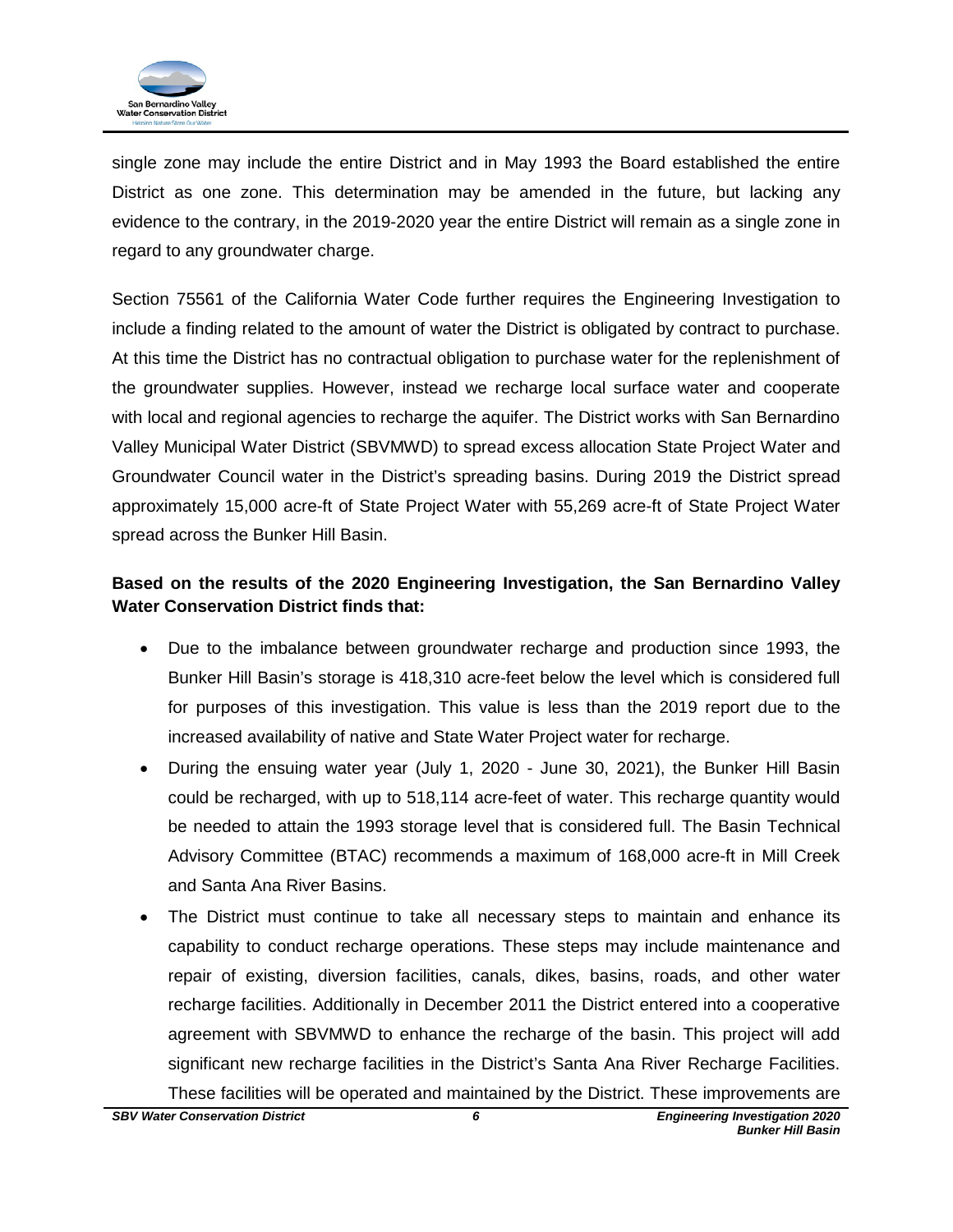

required to ensure that the groundwater demands on the Basin, especially during drought periods, can be met. Construction for Phase 1A of the Enhanced Recharge Project is complete and the design process for Phase 1B is still in progress.

- The District should continue to work cooperatively in the collaborative planning for the Enhanced Recharge Program to plan, design, build and maintain facilities to expand the capabilities for recharge of native and imported waters.
- The District has begun collaborative construction efforts with SBVMWD to improve the capacities and delivery capabilities of the District's Upper Santa Ana River diverted water conveyance canals and spreading basins. The District should review the single zone of influence/benefit in the future and revise, if needed.
- In 2015 the District Board of Directors approved an Engineering design to improve the sediment handling capabilities of the Mill Creek Diversion Structure. Operating and capital funds will be used to improve the structure.
- The District approved a Groundwater Council Framework Agreement in February of 2018. The agencies within the Bunker Hill basin have agreed on a cost allocation model for the importation of additional State Project water when it is available through the council. The Groundwater Charge will be paid alternatively through this agreement for those agencies that have joined the Groundwater Council.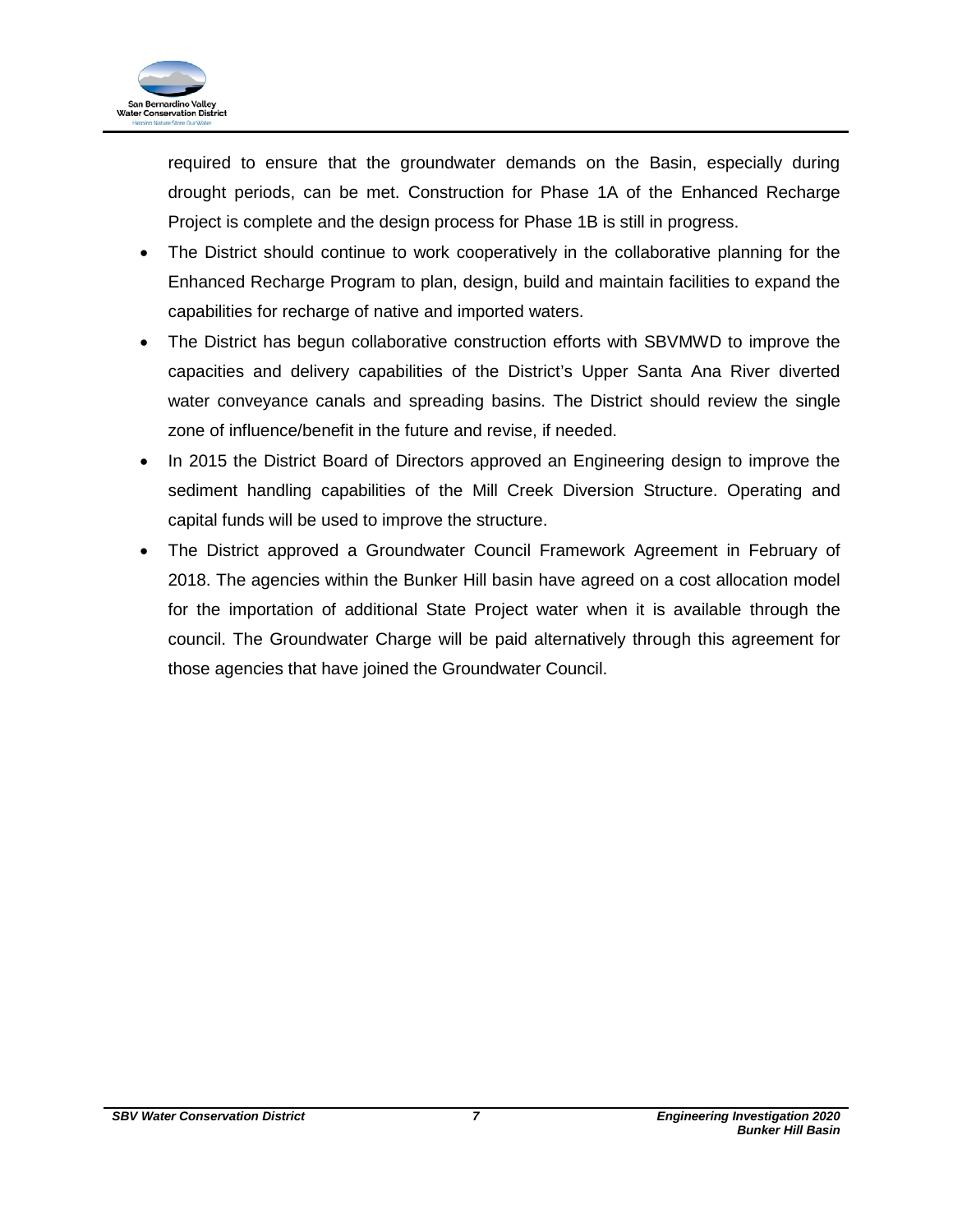

## <span id="page-11-0"></span>**2.0** *Introduction*

The 2019-2020 Engineering Investigation (EI) process was very similar to the previous 2018- 2019 EI Report. The report uses the same basis of calculation; however updates to the document as proposed in the work plan prepared and approved in November 2019 have been incorporated. This approach also includes close coordination with other groups particularly San Bernardino Valley Municipal Water District (SBVMWD) who do their own calculations for work similar to the EI Report. We believe this approach makes the best use of the resources of all water entities within the basin. This year's report provides additional research, source documentation, and summary illustration of surface and groundwater activities within the Bunker Hill Basin and specifically within the Water Conservation District's boundaries.

## <span id="page-11-1"></span>*2.1 Purpose and Scope*

The San Bernardino Valley Water Conservation District (District) was created by a vote of the people in 1931 for the purpose of managing the recharge activities that were previously conducted by the Water Conservation Association. The Water Conservation Association was incorporated in 1909 and had been diverting flows from the Santa Ana River for groundwater recharge since 1911. Currently the District has ownership, as well as easements and/or use of properties owned by the Bureau of Land Management (BLM), on a total of 3,735 acres within the Santa Ana River and Mill Creek Wash areas. The District boundary covers an area of approximately 50,000 acres, which represents about 60% of the Bunker Hill Basin. **Figure 1** displays the project area map for the Engineering Investigation. The figure shows the District boundary along with its location relative to the County and State boundaries. **Figure 2** shows the District Boundaries relative to the water agencies served by the District.

Article 1, Section 75560 of the California Water Code requires that a Water Conservation District that proposes to levy a groundwater charge "… shall annually cause to be made an engineering investigation and report upon groundwater conditions of the District". In accordance with these requirements, the San Bernardino Valley Water Conservation District (District) must make the following findings and determinations as they relate to the ground and surface water conditions of the Bunker Hill Basin and those areas within the District boundary. Sub-Basins of the Bunker Hill Basin are shown in **Figure 3**.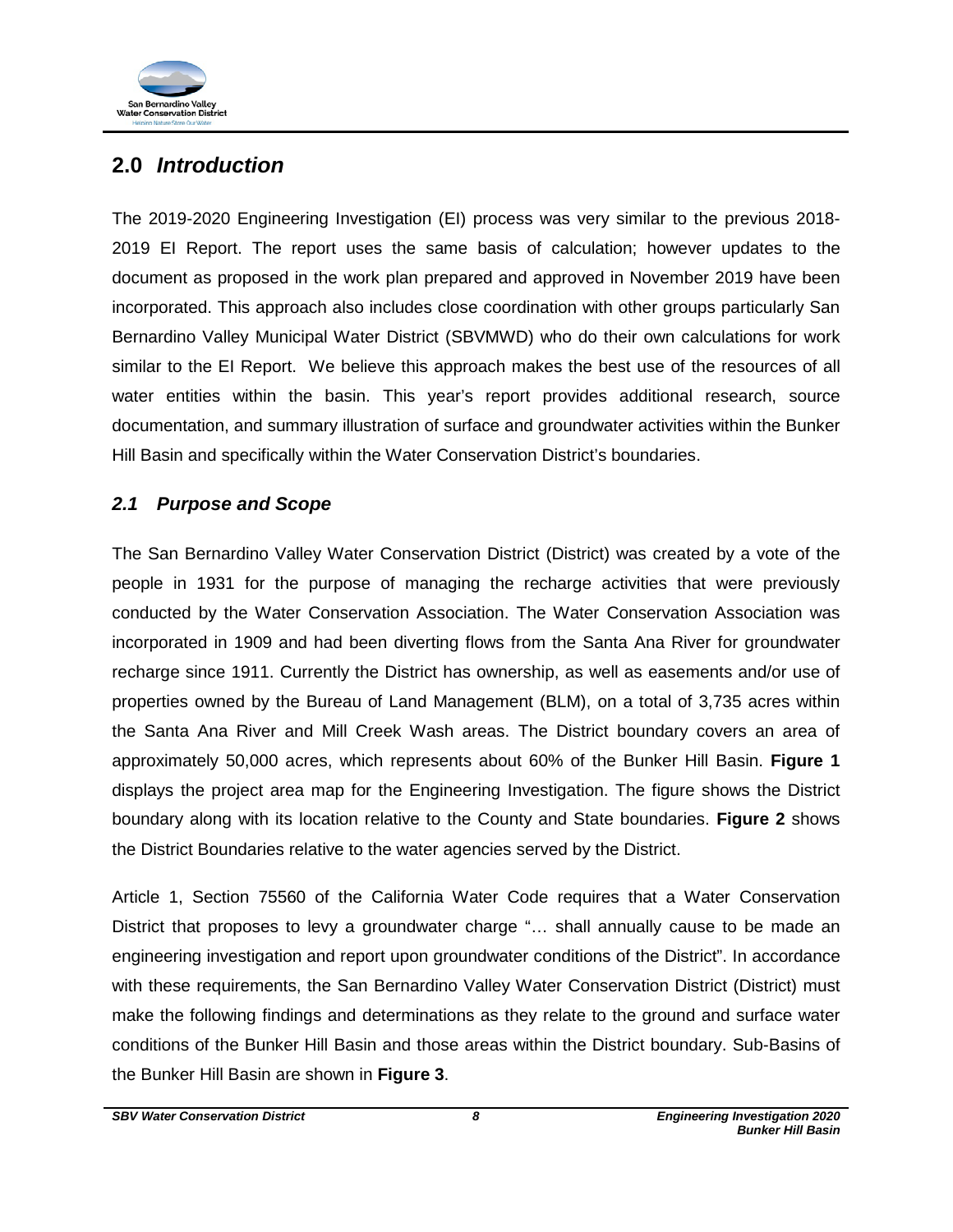

- **Task 1.** Annual change in storage for the Bunker Hill Basin for the preceding water year (Fall 2018 to Fall 2019);
- *Task 2.* Accumulated change in storage of the Bunker Hill Basin as of the last day of the preceding water year (June 30, 2019);
- **Task 3.** Total groundwater production from the Bunker Hill Basin for the preceding water year (July 1, 2018 - June 30, 2019);
- **Task 4.** Estimate of the annual change in the Bunker Hill Basin storage for the current water year (July 1, 2019 - June 30, 2020);
- **Task 5.** Estimate of the annual change in the Bunker Hill Basin storage for the ensuing water year (July 1, 2020 - June 30, 2021)
- **Task 6.** Average annual change in Bunker Hill Basin storage for the immediate past ten water years (2009 - 2019);
- **Task 7.** Estimated amount of historically agricultural water and other than agricultural water to be withdrawn from the groundwater supplies of the District for the ensuing water year (July 1, 2020 - June 30, 2021)
- **Task 8.** Estimated amount of water necessary for surface distribution for the ensuing water year for the Bunker Hill Basin and the District (July 1, 2020 - June 30, 2021); and
- **Task 9.** The amount of water that is necessary for the replenishment of the groundwater supplies of the Bunker Hill Basin and the District for the ensuing water year (July 1, 2020 - June 30, 2021).

To make the findings and determinations listed above, District staff researched available hydrogeologic, precipitation, and engineering data for the Bunker Hill Basin and surrounding areas. These data were compiled and analyzed and a predictive relationship between precipitation, production, and change in basin storage was adapted from similar relationships developed by Geoscience Support Services in the preparation of previous Engineering Investigations. This relationship was based on empirical data enables the prediction of change in storage, given certain annual production and precipitation levels. Precipitation trends and stations are shown in **Figure 4**. In addition, annual and accumulated change in storage was calculated based on historic water level changes throughout the Bunker Hill Basin.

*SBV Water Conservation District 9 Engineering Investigation 2020*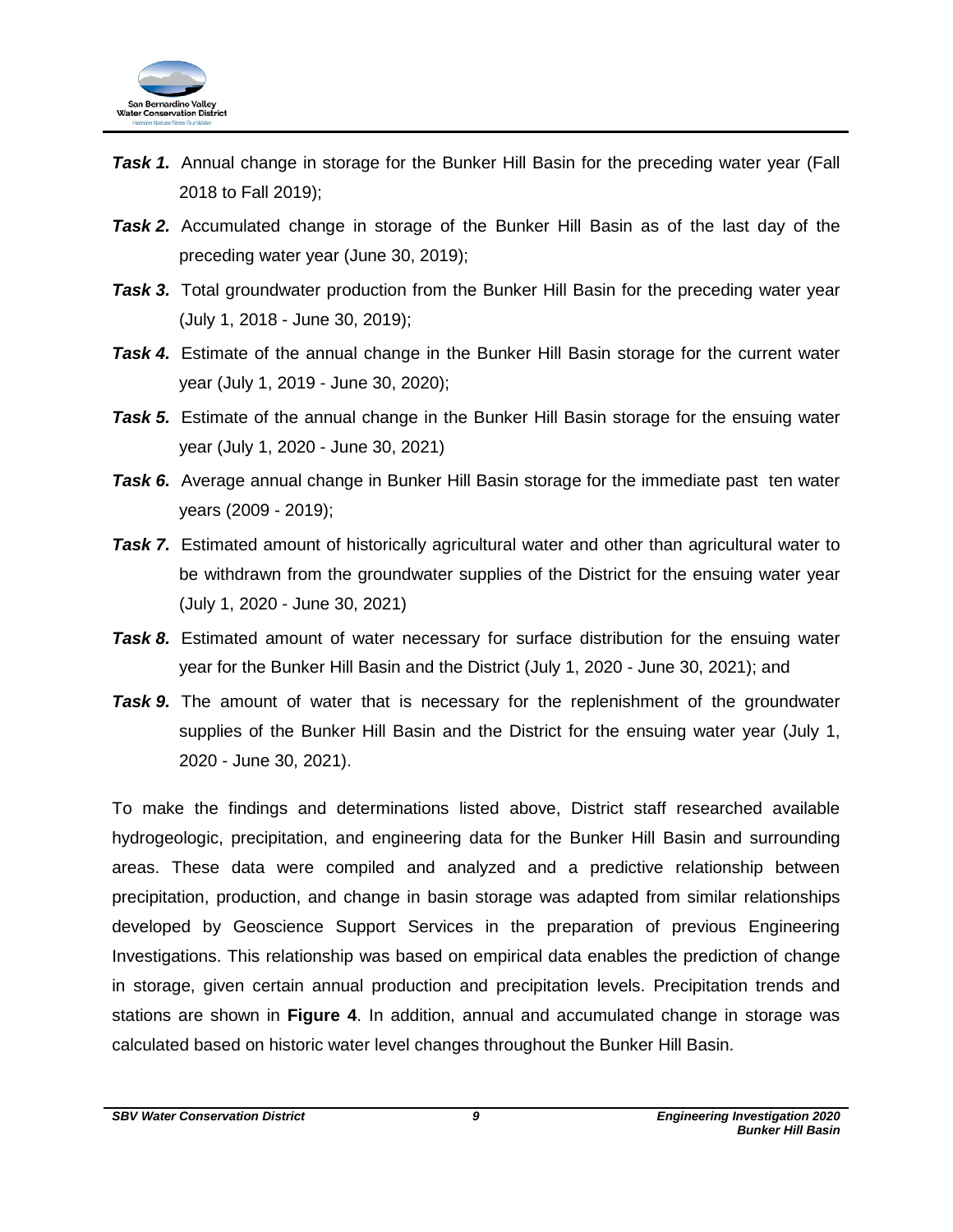

## <span id="page-13-0"></span>*2.2 Location, Topography and Climate*

The Bunker Hill Basin is located at the top of the Santa Ana River Watershed and receives all the surface water runoff from the headwaters of the Santa Ana River, Mill Creek, and a portion of that from the Lytle Creek area as well as smaller periodic flows from Plunge, City, Devil Canyon, Cajon and Elder Creeks. It is part of the inland valley called the San Bernardino Valley located in San Bernardino County, California and encompasses approximately 89,600 acres. Once past the Bunker Hill Basin, the Santa Ana River continues to flow southwesterly for approximately 60 miles until it reaches the Pacific Ocean.

The Bunker Hill Basin is bounded on the northwest by the San Gabriel Mountains, on the northeast by the San Bernardino Mountains, on the south by the Crafton Hills and the Badlands, and on the southwest by a low east-facing escarpment produced by the San Jacinto fault. These geologic features are easily identified on **Figure 5** and **Figure 6**.

The major streams providing inflows and outflows for the Bunker Hill Basin are provided on **Figure 1**. The United States Geological Survey (USGS) administers stream flow gauging stations on all of these waterways except Mill Creek. Mill Creek flow is assumed to be 56% of the Santa Ana River flow in this location based on historic data. Total diversions for direct use and recharge on the Santa Ana River may exceed the stream flows due to measurements by different agencies.

The Bunker Hill Basin is also utilized by a large group of City and Water Agencies that are working to collaborate for improved transparency. **Figure 2** presents an overview of the Water Agency Jurisdictions with an overlay of City boundaries.

The climate in the region is a semi-arid Mediterranean-type characterized by long dry summers and relatively short mild winters. The annual average temperature in the valley is  $62^{\circ}$  F, with extremes ranging from as low as 18°F to as high as 116°F (Burnham and Dutcher, 1960). Precipitation in the region is highly variable depending on location and elevation. Historical annual averages range from 10.73 inches near Loma Linda Fire Department located at the southwest end of the basin to over 36.8 inches at the Lake Arrowhead located at the upper end of the mountain watershed contributing flow to the basin. Precipitation data provided by the San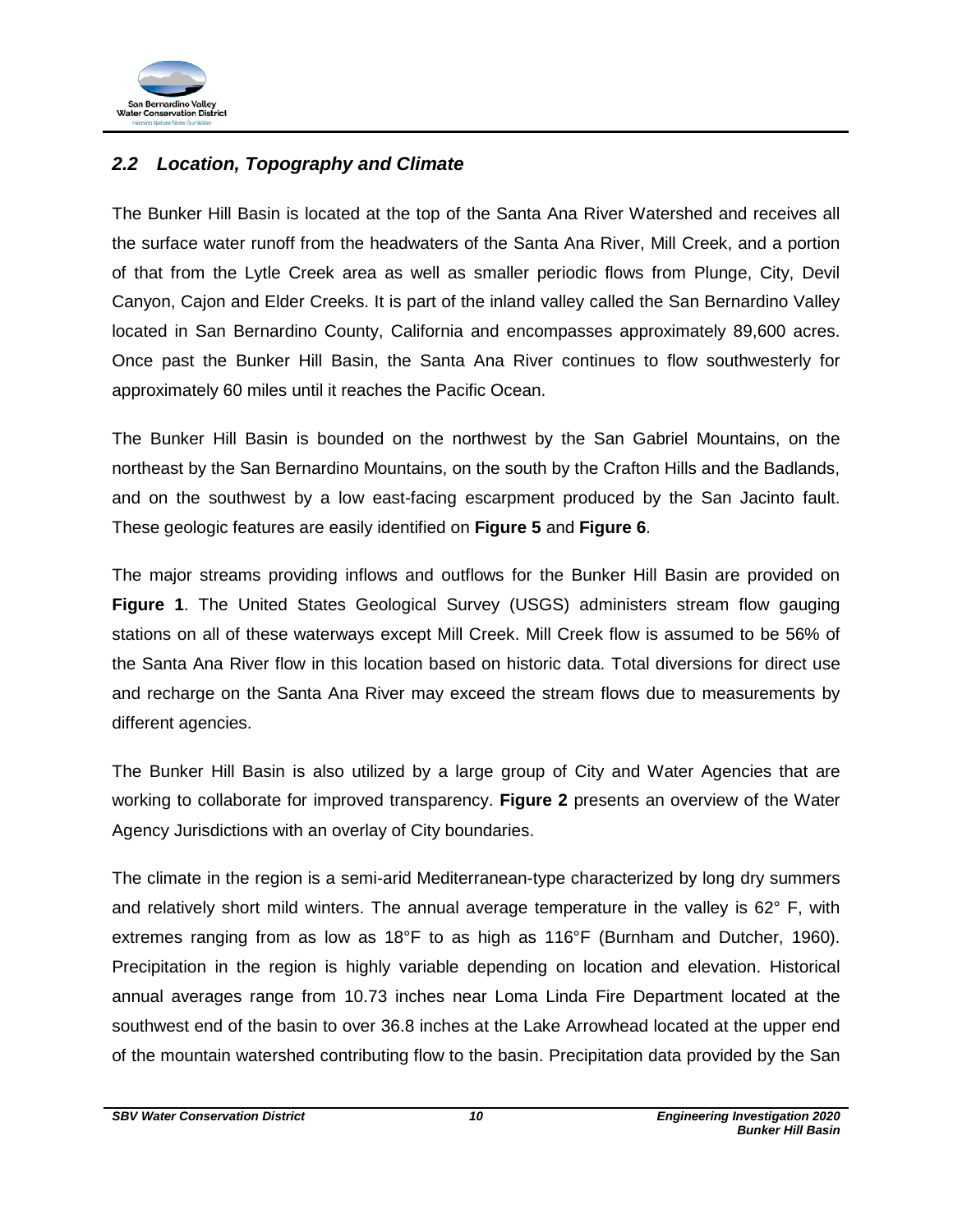

Bernardino County Department of Transportation and Flood Control Water Resources Division for 20 stations are summarized in **Table 1** and displayed on **Figure 4**.

## <span id="page-14-0"></span>*2.3 Definition of Terms*

For the purposes of this report, the following terms are defined:

- **Bunker Hill Basin The Bunker Hill Basin is the groundwater basin that underlies the** San Bernardino Valley. By strict definition according to (Dutcher and Garrett, 1963), the Bunker Hill Basin is separate from the Lytle Groundwater Basin, but receives groundwater underflow from the Lytle Basin. However, for completeness, the definition of the Bunker Hill Basin is extended to include the Lytle Basin for the purposes of this report.
- Production The term production includes extraction of water by groundwater pumping from wells and surface diversions from the Santa Ana River, Mill Creek, City Creek, Devil Canyon Creek, Cajon Creek, Plunge Creek, and Lytle Creek.
- Preceding Water Year As per the California Water Code, the preceding water year is the period July 1, 2018 through June 30, 2019.
- Current Water Year As per the California Water Code, the current water year is the period July 1, 2019 through June 30, 2020.
- Ensuing Water Year As per the California Water Code, the ensuing water year is the period July 1, 2020 through June 30, 2021.

## <span id="page-14-1"></span>*2.4 Sources and Data*

Data used in the development of this engineering investigation were obtained from a variety of sources including public and private agencies. The data analysis tasks involved tabulating and summarizing information from documented and undocumented reports, public and private files, and personal communication with local, State, and Federal agencies. Some of the more important data sources are listed below.

Data for Fall 2018 and Fall 2019 groundwater elevations and preceding water year (July 2018 to June 2019) production were obtained from the primary water purveyors in the Bunker Hill Basin including: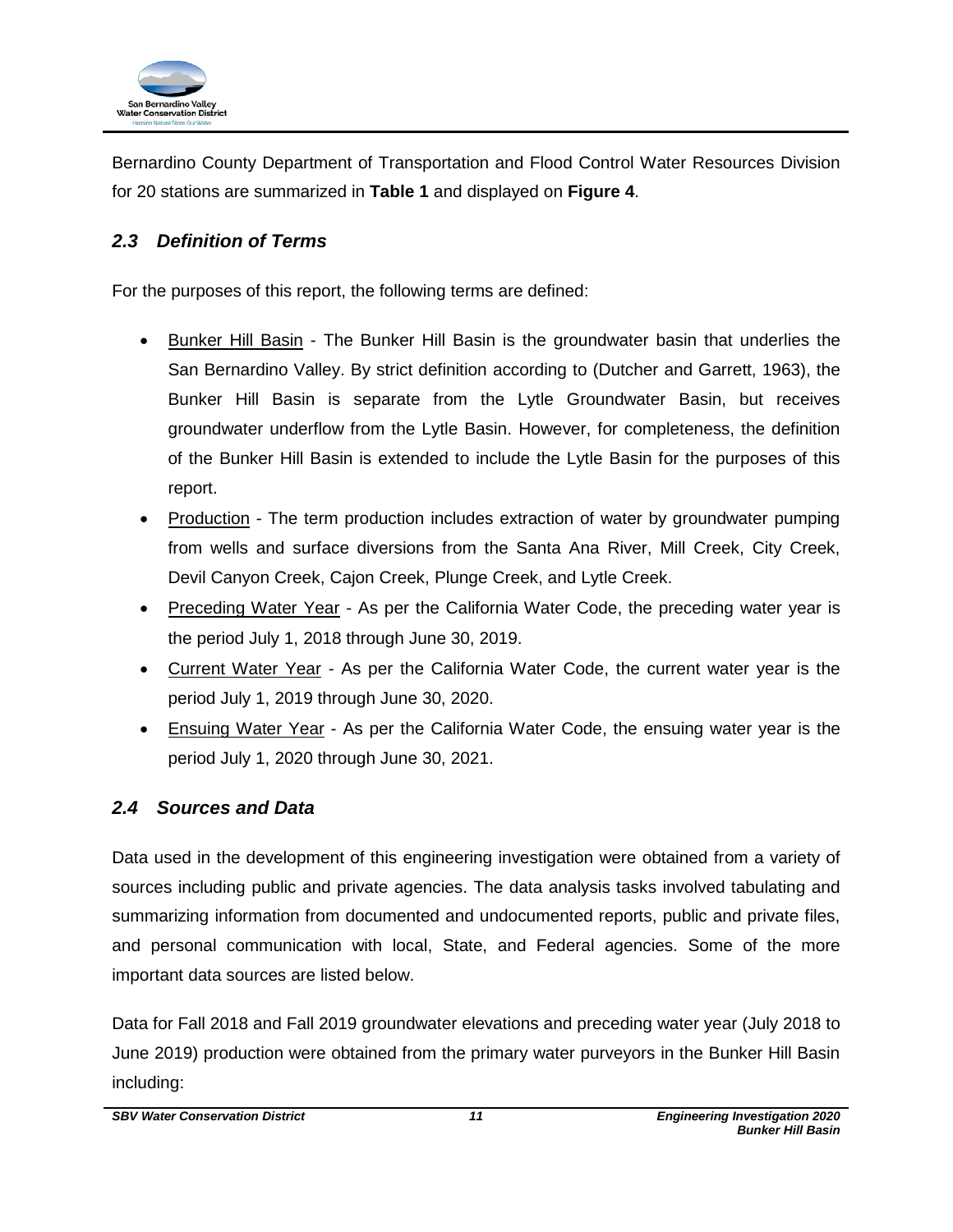

- City of Colton
- City of Loma Linda
- City of Redlands
- City of Riverside
- City of San Bernardino
- Cooperative Well Measuring Program
- East Valley Water District
- Elsinore Valley Municipal Water District/Meeks and Daley Water Company
- Fontana Water Company
- Gage Canal Company
- Riverside Highland Water Company
- Southern California Edison
- San Bernardino Valley Municipal Water District
- West Valley Water District
- United States Geological Survey, Santee, CA Office

Historic and current precipitation data were obtained from the San Bernardino County Department of Transportation and Flood Control and were updated this year to match their database: [http://www.sbcounty.gov/dpw/pwg/Precip\\_Data/Zone\\_7\\_Boundry\\_Map.htm](http://www.sbcounty.gov/dpw/pwg/Precip_Data/Zone_7_Boundry_Map.htm)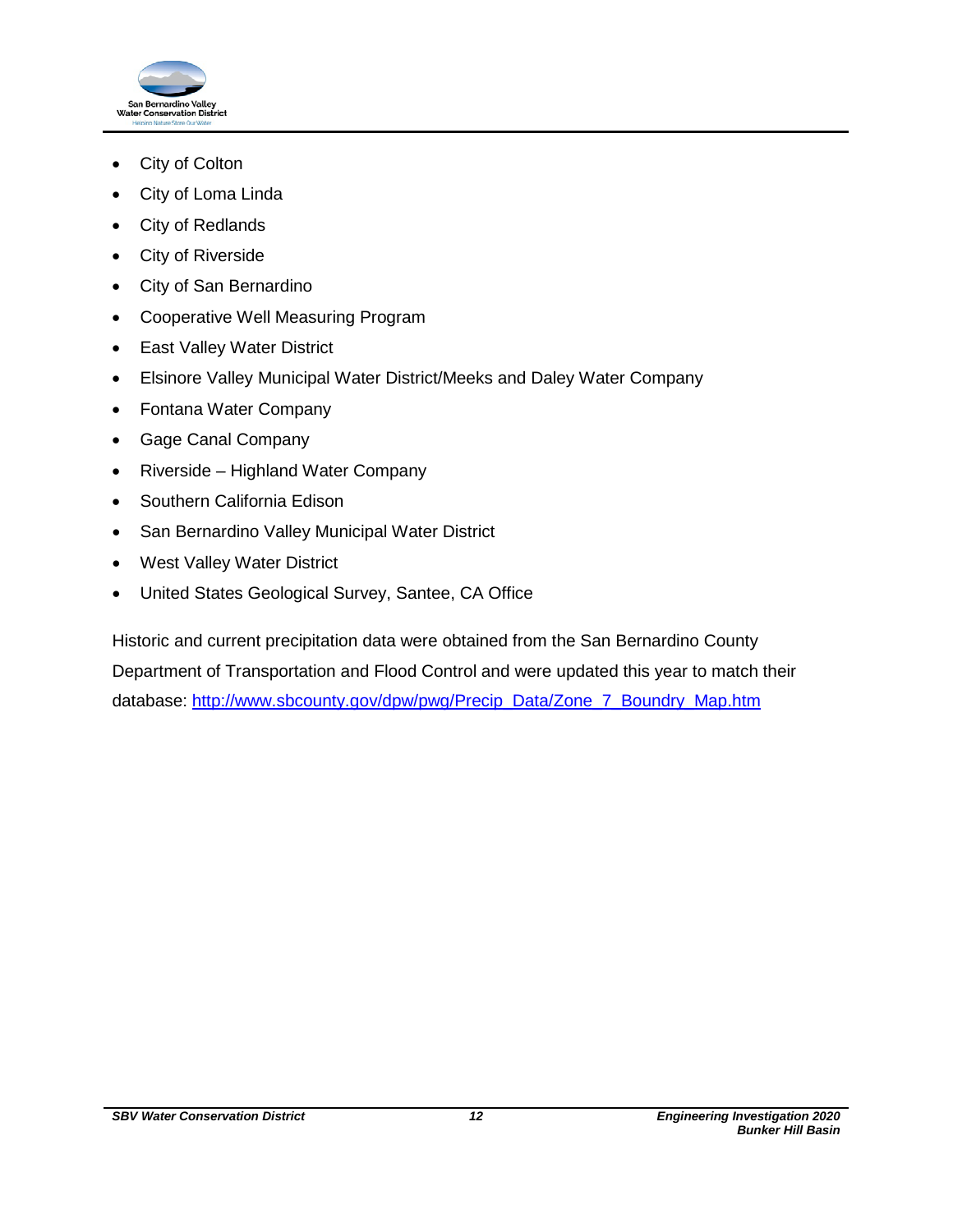

## <span id="page-16-0"></span>**3.0** *Fall 2018 and Fall 2019 Groundwater Elevation Contours*

The District, the Western Municipal Water District, and the primary water purveyors in the Bunker Hill Basin provided Fall 2018 and 2019 water level data. Static groundwater elevations for wells throughout the Bunker Hill Basin are compiled in **Appendix A**. These elevations for approximately 200 wells using a Geographic Information System (GIS) are plotted in **Figure 5** and **Figure 6** for Fall 2018 and Fall 2019. The water elevation values were used to derive an interpolated surface for the extent of the Bunker Hill Basin. For purposes of comparison, Fall 2018 and Fall 2019 static groundwater elevation surface contours are provided in **Figure 5** and **Figure 6** respectively.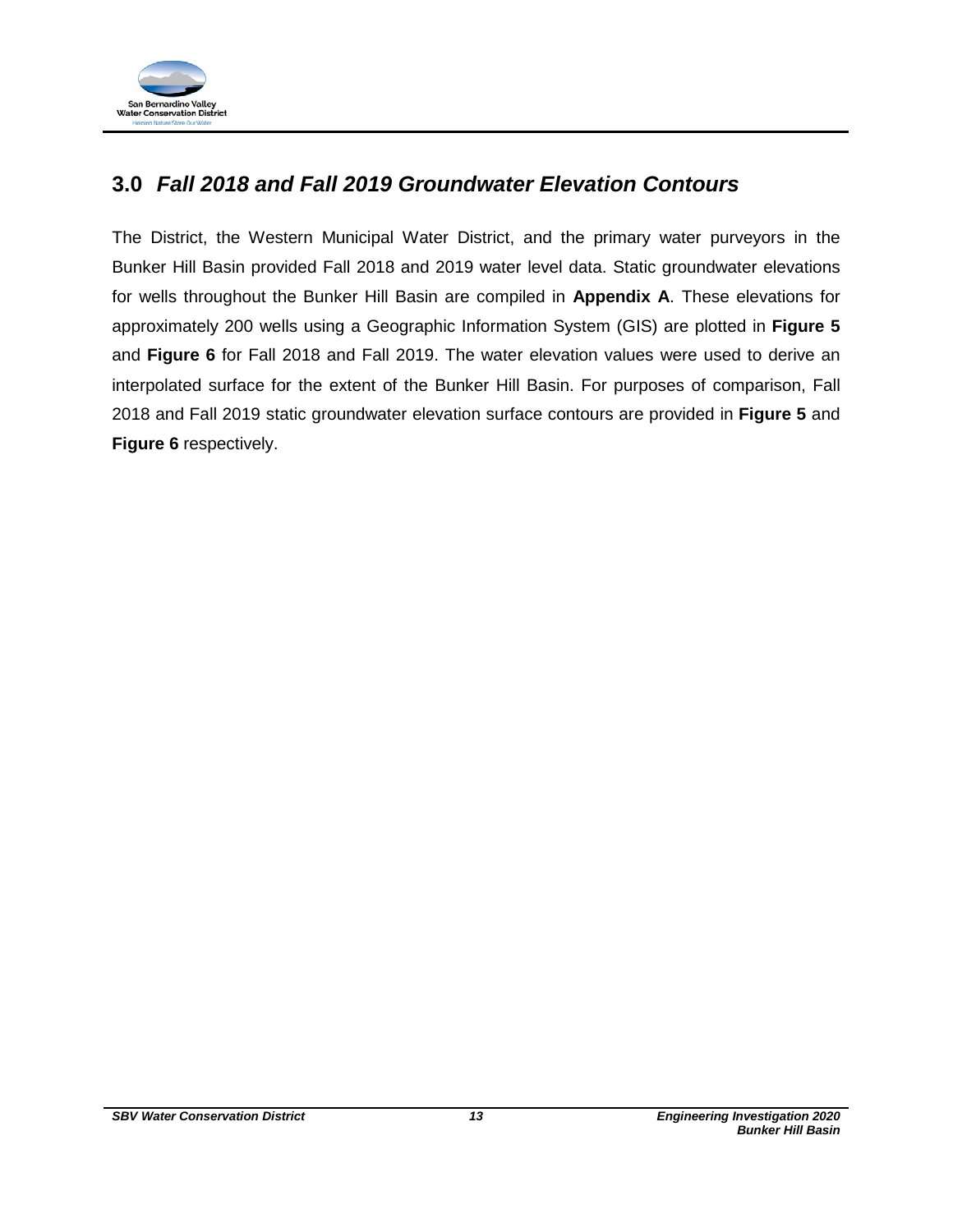

## <span id="page-17-0"></span>**4.0** *Task 1 – Annual Change in Storage (Fall 2018 to Fall 2019)*

## <span id="page-17-1"></span>*4.1 Hydrologic Sub-areas*

Using a Geographic Information System, the average groundwater elevation changes were determined for each of the nine hydrologic sub-areas shown in **Figure 3** and listed below.

- Bunker Hill I Southwest of Interstate 215
- Bunker Hill I Northeast of Interstate 215
- Bunker Hill II West of Mentone Fault
- Bunker Hill II East of Mentone Fault
- Lytle Basin Southeast of Barrier J
- Lytle Basin Northwest of Barrier J
- Pressure Zone North of Santa Ana Wash
- Pressure Zone Santa Ana Wash

Due to variations of changes in groundwater level elevation, the Bunker Hill II - East of Mentone Fault was further subdivided into Storage Units North of Redlands Fault and Southeast of Redlands Fault. These Storage Units are also shown in **Figure 3**.

### <span id="page-17-2"></span>*4.2 Area and Storativity*

Digitizing each polygon made estimates of the area extent of the sub-areas and storage. Average storativity for each sub-area was determined based on data from Hardt and Hutchinson, 1980. Both of these values are shown in **Table 3**. Storativity values range from 0.02 for the Pressure Zone - North of the Santa Ana Wash to 0.13 for the Lytle Basin - Northwest of Barrier J and Bunker Hill II - East of the Mentone Fault.

## <span id="page-17-3"></span>*4.3 Groundwater Level Elevation Changes*

In order to determine the annual change in storage for the Bunker Hill Basin, Fall 2019 groundwater level elevation data were compared with the same from Fall 2018.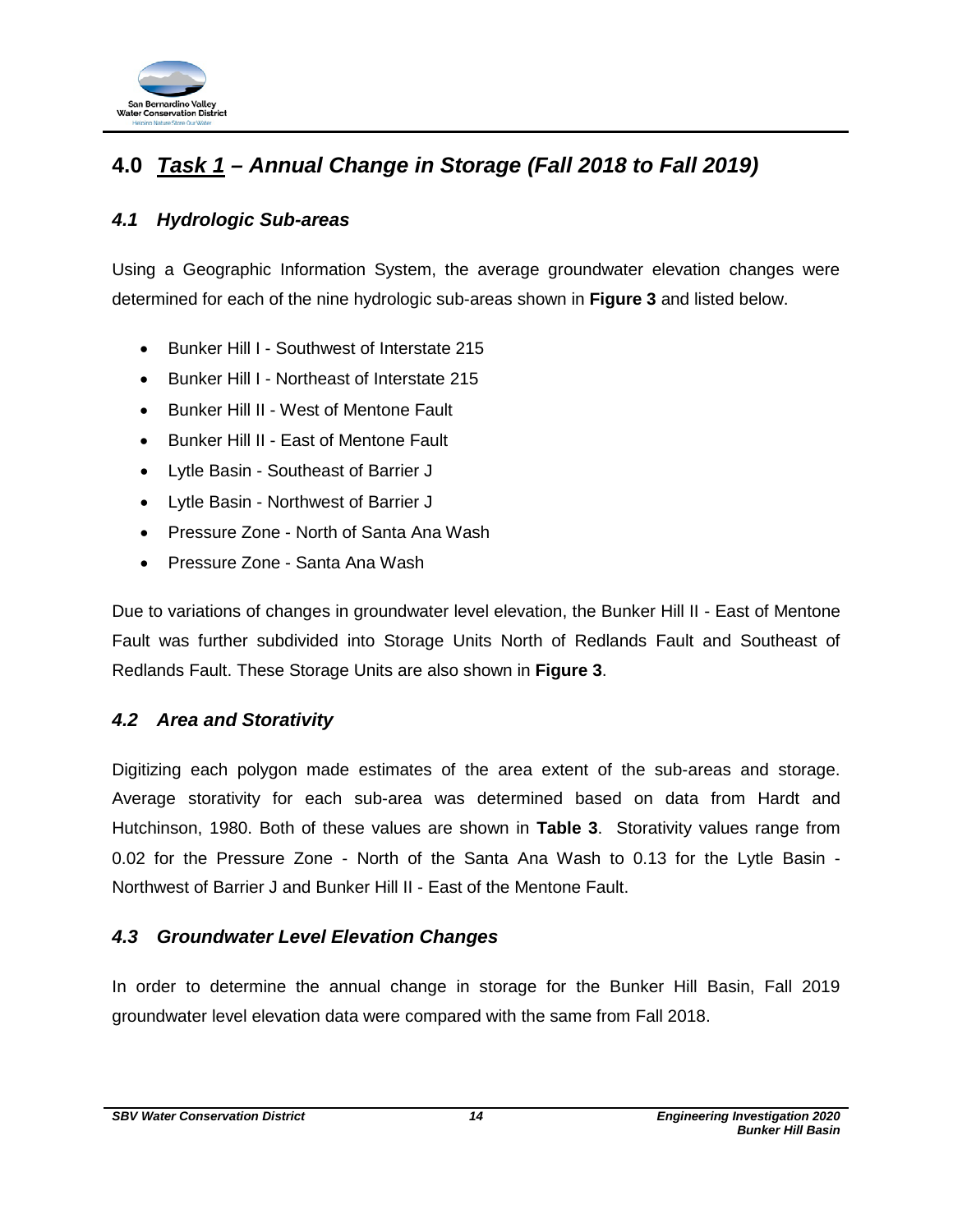

Measurements for 231 wells were available for both periods and the differences are provided in **Appendix A**. **Figure 7** shows key wells for the Bunker Hill basins. These wells have long hydrologic histories.

Average changes in groundwater were determined by averaging the changes for all wells in each of the eight sub-areas and storage units as shown in **Table 3**.

## <span id="page-18-0"></span>*4.4 Changes in Groundwater Storage*

The total annual change in storage for the Bunker Hill Basin was determined by summing the changes from each sub-area. Changes in groundwater storage for the period Fall 2018 to Fall 2019 for the Bunker Hill Basin were calculated using the following formula:



As shown in **Table 3**, the change in groundwater storage for the Bunker Hill Basin between Fall 2018 and Fall 2019 increased a change of 152,408 acre-ft.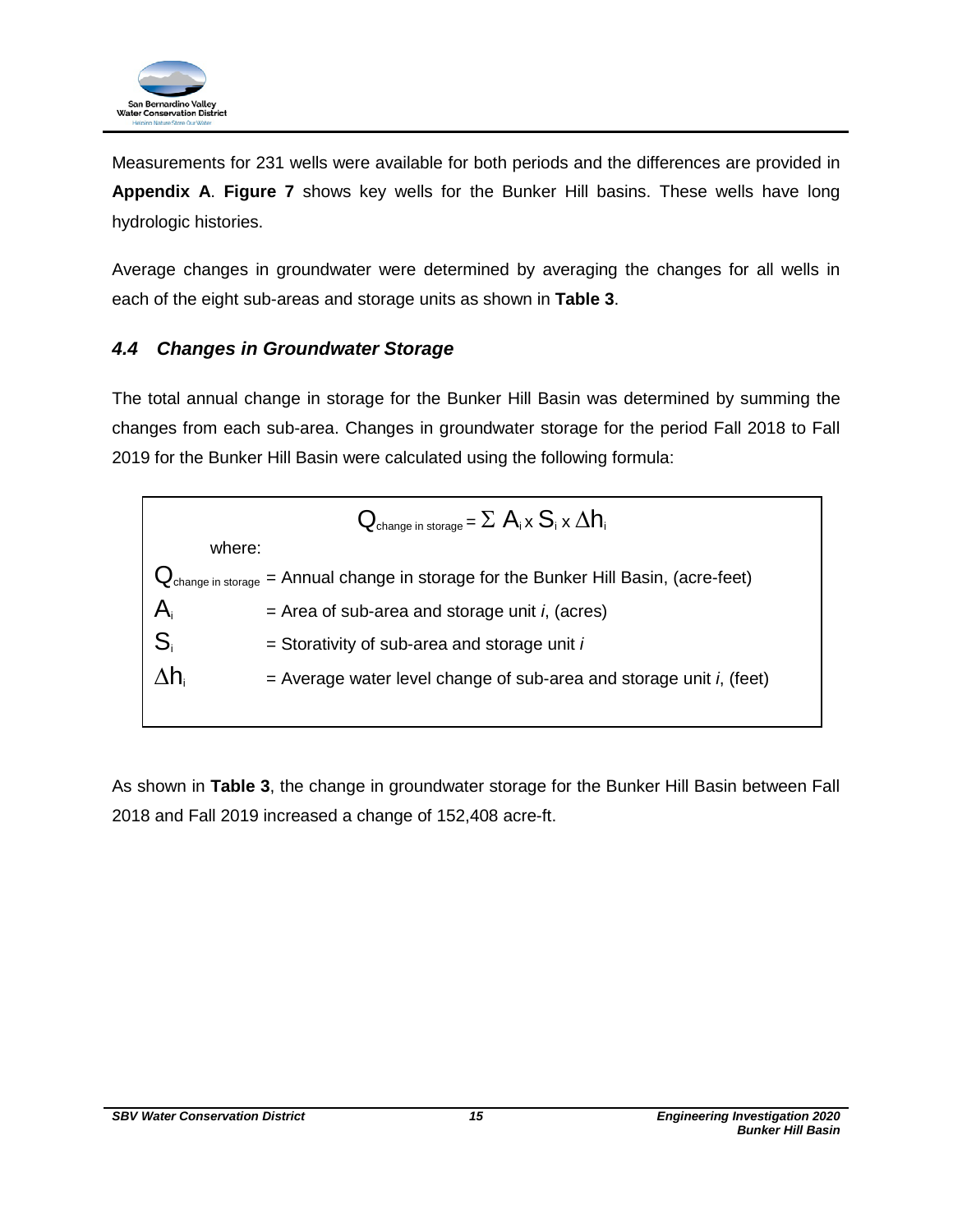

## <span id="page-19-0"></span>**5.0** *Task 2 – Accumulated Change in Storage from Fall 1993 to Fall 2019*

For purposes of this report, the accumulated change in storage as of the last day of the preceding water year (July 30, 2019) was based on the changes in water levels between Fall 1993, when the accumulated basin change in storage was considered "zero", and the Fall of 2019<sup>[3](#page-19-1)</sup>. The accumulated change in storage as of June 30, 2019 was determined by subtracting the change in storage for the preceding water year (July 1, 2018 to June 30, 2019) of 152,408 determined in Section 4.4, from the accumulated change in storage as of June 30, 2018 (-570,718). The result of this calculation is an accumulated change in storage for the Bunker Hill Basin of -418,310 acre-ft.

**Table 4** summarizes the accumulated change in storage of the Bunker Hill Basin for the period 1989 to 2019 based on 1993 as the "zero accumulated storage year". As would be expected, storage generally increases with above average rainfall and decreases with normal and below average rainfall.

<span id="page-19-1"></span> $3$  In the District's Engineering Investigation (EI) prior to 1993-94, the accumulated change in storage was based on the basin storage in 1984 as considered full. A concern arose regarding high groundwater levels in the Pressure Zone of the Bunker Hill Basin. Therefore, in response to the City of San Bernardino's comments on accumulated change in storage, all EI's since that time are based on 1993 basin storage levels considered as full. The BTAC makes annual recharge recommendations to optimize recharge.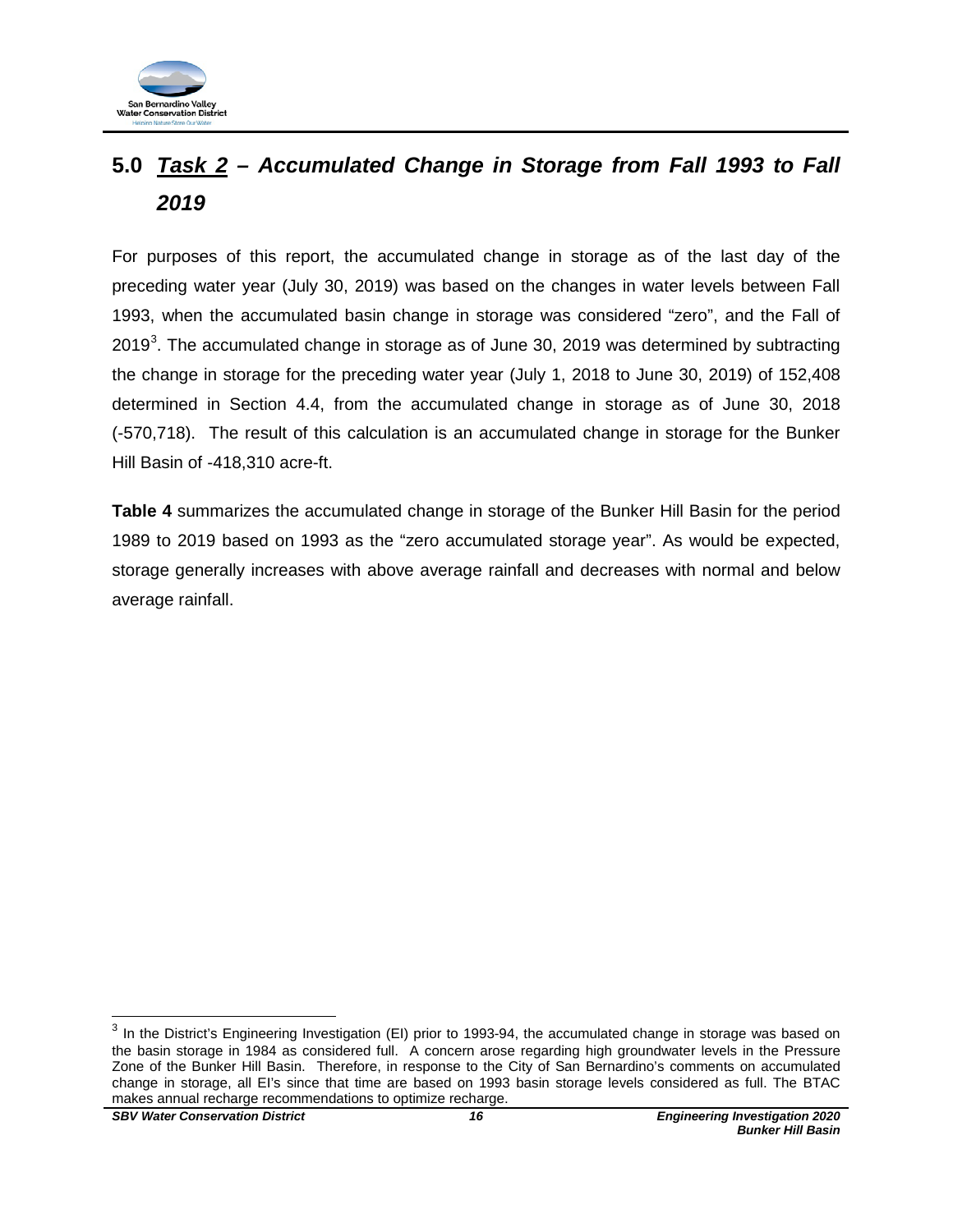

# <span id="page-20-0"></span>**6.0** *Task 3 - Total Groundwater Production for the Preceding Water Year (July 1, 2018 to June 30, 2019)*

Production data for the preceding water year (July 1, 2018 to June 30, 2019) for the Bunker Hill Basin were obtained from the primary water purveyors as listed in Section 2.4. Production data for wells owned by some smaller water agencies were included if data was available from the Western-San Bernardino Watermaster, Western Municipal Water District and semiannual billing statements issued by the District.

**Appendix C** shows the production for each groundwater well in the Bunker Hill Basin for the period July 2018 through June 2019. As summarized on the last page of the Appendix, groundwater production from the Bunker Hill Basin for the preceding water year was approximately 157,354 acre-ft. **Table 5** summarizes the Bunker Hill Basin groundwater production for each of the sub-areas defined in Section 4.1.

Groundwater production within the Bunker Hill Basin during the period July 2018 through June 2019 is shown on **Figure 8**. The Pressure Zone has the greatest density of higher producing facilities with pockets of substantial production scattered throughout the rest of the basin.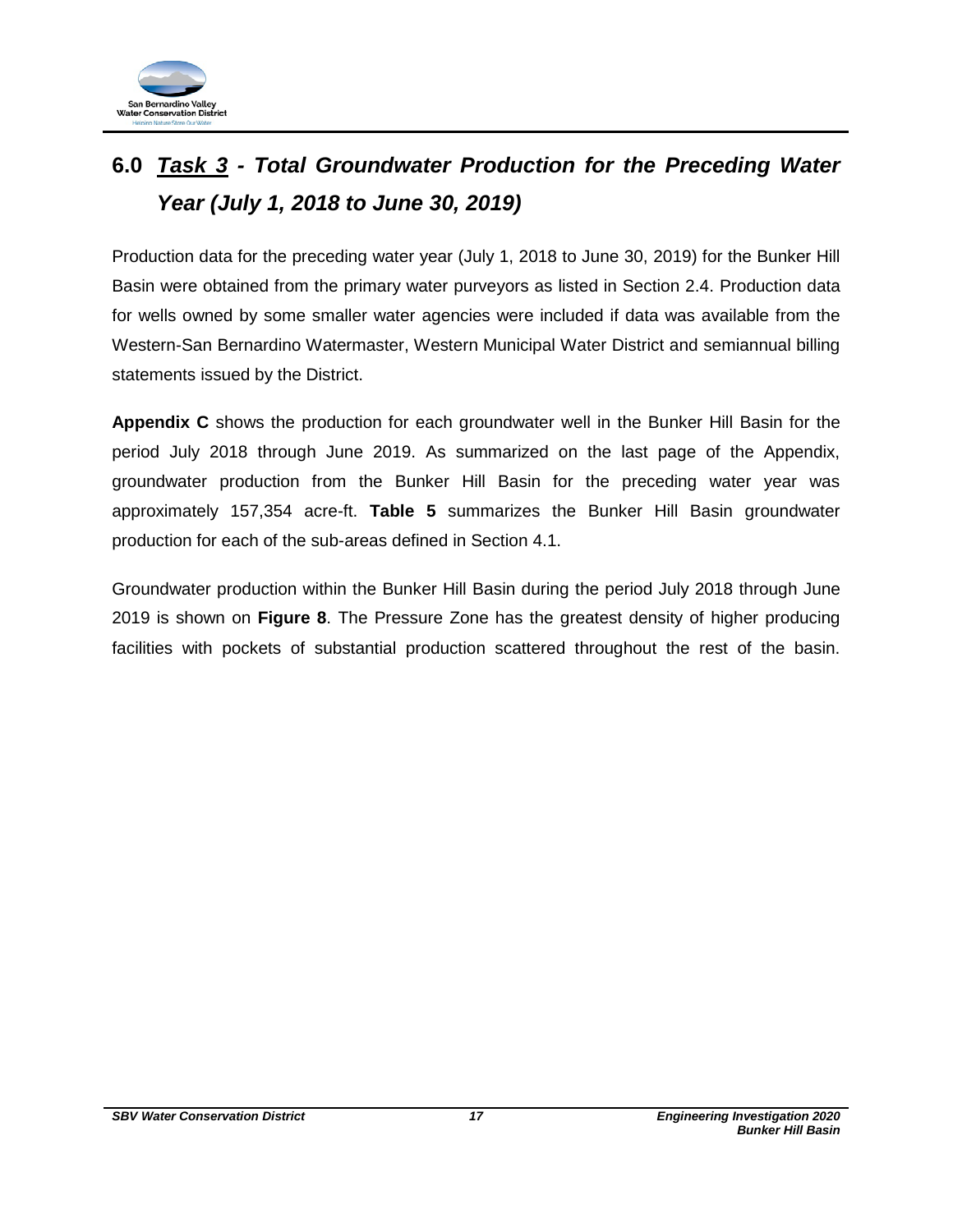

# <span id="page-21-0"></span>**7.0** *Task 4 - Estimate of the Annual Change in Storage for the Current Water Year (July 1, 2019 to June 30, 2020)*

To estimate annual change in storage for the current water year, a multiple regression analysis was performed for the period between 1991-2019 three parameters:

- Annual Change in Storage
- **Precipitation**
- **Production**

This analysis is shown in **Figure 9**.

In Engineering Investigations (EI) prior to 1998, data for the period 1982 calendar year through 1991 calendar year were also utilized in the regression analysis. The only production data available for this time frame was based on a calendar year period instead of the June to July period required in the EI. Since the 1991-92 period, more accurate and more complete production data for the July to June period has become available, as the District has compiled detailed information for its EI. Since 1998, the regression analysis has not included pre-1991 data to more accurately represent June through July production.

 $Q_{\text{Annual A storage}} = 81,433 + 8,041 * Q_{\text{prec}} - 0.433 * Q_{\text{prod}}$ where:  $Q_{\text{Annual A storage}} =$  Annual change in storage, (acre-feet)  $Q_{\text{prec}}$  = Annual Precipitation, inches  $=$  Annual Production, acre-feet

Annual change in storage for the current water year is estimated using the following relationship between change in storage, precipitation, production, and the calculated regression coefficients. The accumulated change in storage is shown in **Figure 9**.

*SBV Water Conservation District 18 Engineering Investigation 2020*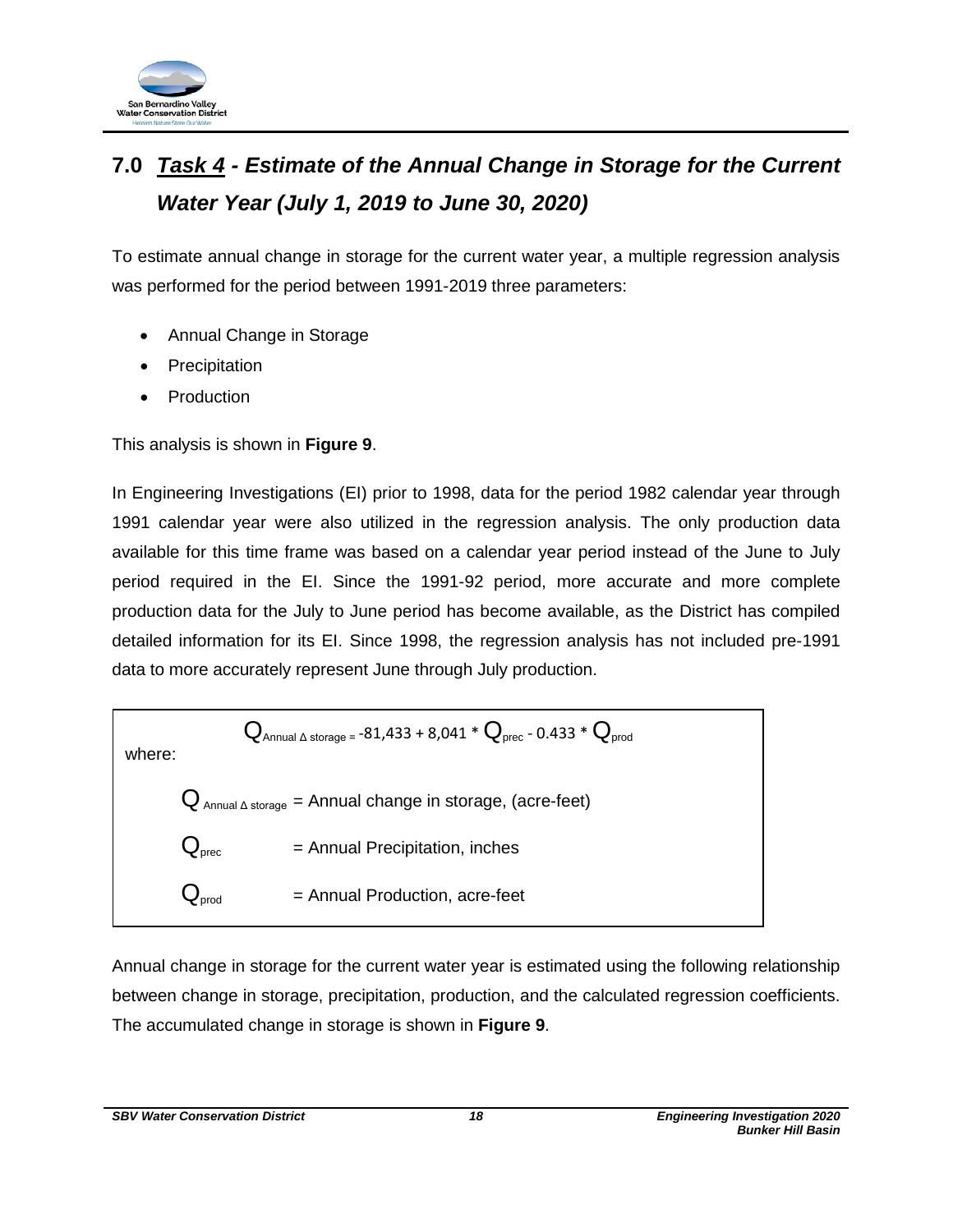

A nomograph, constructed using the above equation, is shown on **Figure 9.** Through the use of this chart or the equation above, annual change in storage can be estimated for a given set of annual precipitation and production values. The precipitation used in the nomograph is based on the average of the representative Bunker Hill Basin drainage area stations listed in Table 6. The historic annual precipitation information is show in **Table 1**.

The historic average annual precipitation for nine of the ten stations with recent data is shown in **Table 6** approximately 21.02 inches. Historic annual precipitation values are plotted in **Appendix D** for these nine stations and eleven other local stations.

**Table 6** shows that for the period between July 1, 2018 and December 31, 2018, precipitation was 97.0 percent of normal for the nine stations. The remainder of the water year, January 1, 2019 to June 30, 2019, the rainfall averaged 127.3 percent of the long term average. Annually, precipitation for the 2018-2019 water year averaged 117.6 percent. For purposes of this report, it was assumed that precipitation for the current water year (July 1, 2019 to June 30, 2020) would be 27.07 inches, 117.0 percent of the 21.02 inch average for the 2019 to 2020 season. The precipitation for the ensuing water year (July 1, 2020 to June 30, 2021) was estimated, as 100 percent of normal, or 21.02 inches of rainfall.

Based on these assumptions, the estimated production for the current water year will be approximately 206,650 acre-ft as shown in **Figure 10**. Using this result in **Figure 9** an estimated change in storage for the current water year (July 2019 to June 2020) of 27,658 acre-ft was determined.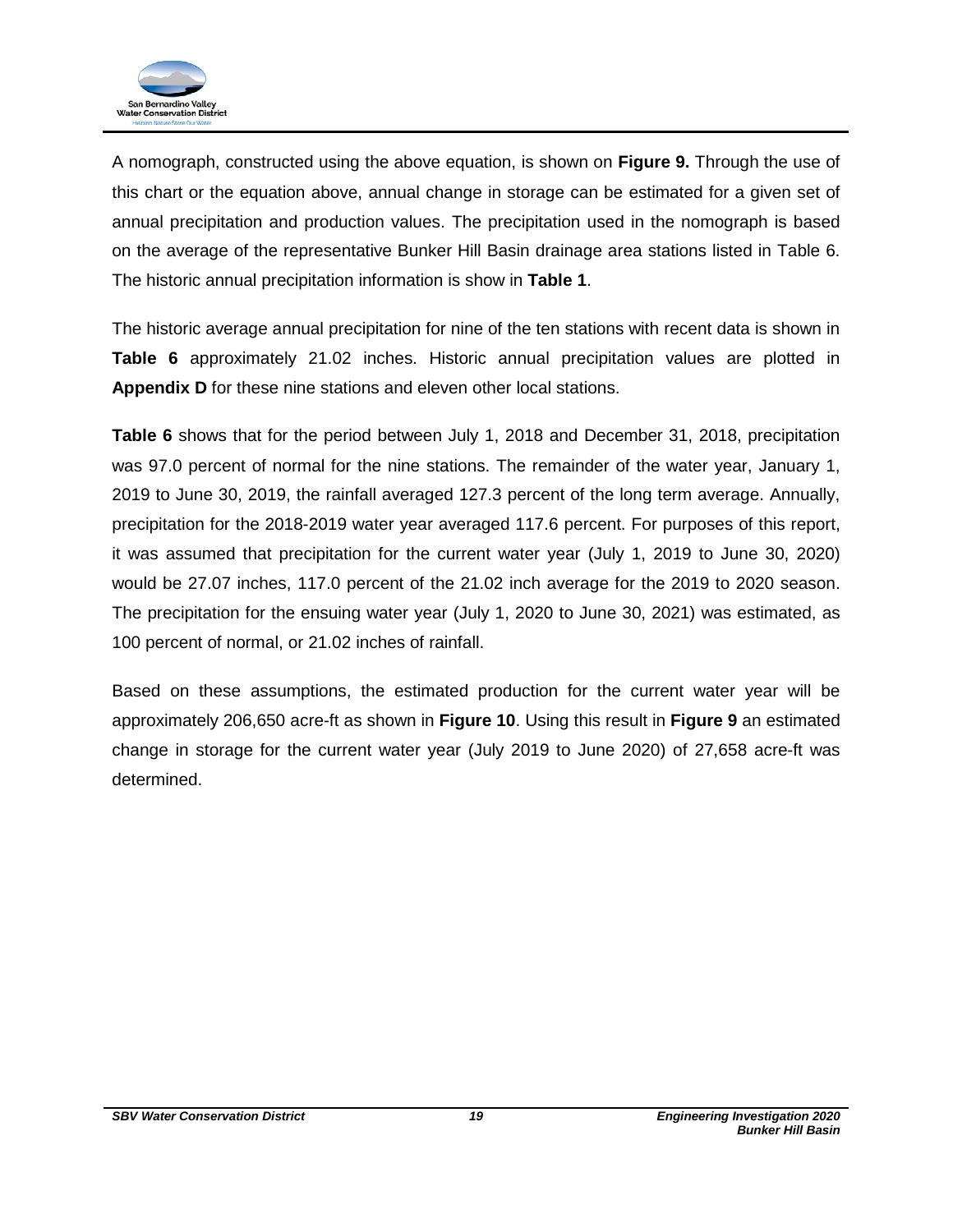

# <span id="page-23-0"></span>**8.0** *Task 5 - Estimate of the Annual Change in Storage for the Ensuing Water Year (July 1, 2020 to June 30, 2021)*

The annual change in storage for the ensuing water year (July 1, 2020 to June 30, 2021) was estimated using the same method as described in Section 7.0. It was assumed that precipitation for the ensuing water year would be 100% of normal or 21.02 inches. Based on this assumption, the estimated production for the ensuing water year will be approximately 205,396 acre-ft as shown in **Figure 11**. Again, using this result in the nomograph shown in **Figure 9**, the estimated annual change in storage for the ensuing water year (July 1, 2020 to June 30, 2021) is -1,923 acre-ft.

# <span id="page-23-1"></span>**9.0** *Task 6 - Average Annual Change in Storage for the Immediate Past 10 Water Years*

**Table 7** shows the average annual change in storage for the immediate past ten water years (July 2009 to June 2019) using the same method as described in Section 4.0.By summing the average annual change in storage for each sub-area, a total average annual change in storage for the Bunker Hill Basin for the immediate past ten water years was determined to be -3,407 acre-feet/year.

# <span id="page-23-2"></span>**10.0** *Task 7 - Estimated Amount of Historically Agricultural Water and Other Than Agricultural Water to be Withdrawn for the Ensuing Water Year (July 1, 2020 to June 30, 2021)*

The estimated amount of agricultural water and other than agricultural water to be withdrawn within the District for the ensuing water year (July 1, 2020 to June 30, 2021) was based on the following equations: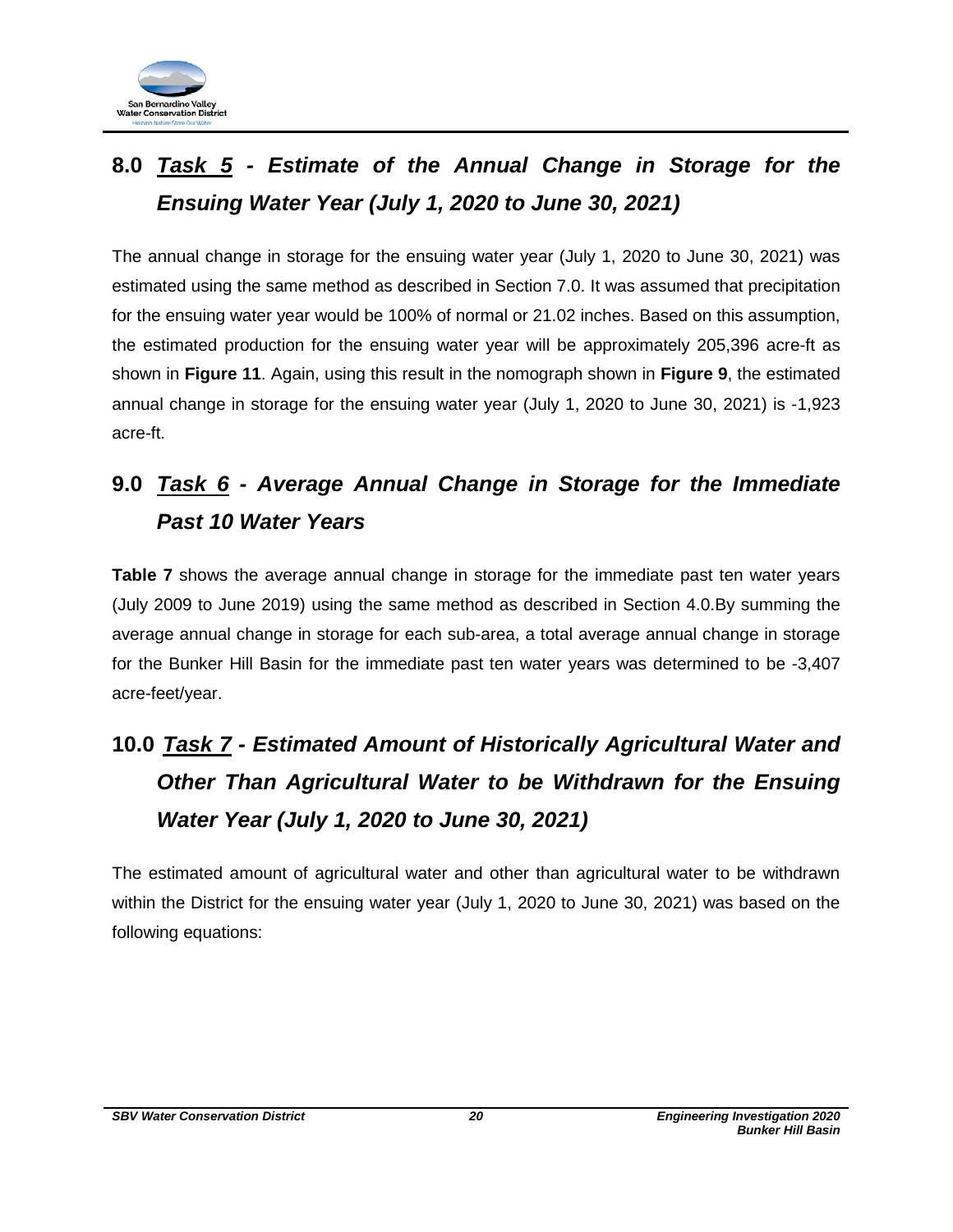

$$
Q_{agr(20-21)} = Q_{agr(18-19)} \times \left[ (Q_{total(20-21)} - Q_{suff(20-21)}) / (Q_{total(18-19)} - Q_{suff(18-19)}) \right]
$$
\nand\n
$$
Q_{non-agr(20-21)} = Q_{non-agr(18-19)} \times \left[ (Q_{total(20-21)} - Q_{suff(20-21)}) / (Q_{total(20-21)} - Q_{suff(18-19)}) \right]
$$
\nwhere:\n
$$
Q_{agr(20-21)} = \text{Agricultural use within the District for the ensuing water year, acre-ft}
$$
\n
$$
Q_{agr(18-19)} = \text{Agricultural use within the District for the preceding water year, acre-ft (Appendix C)\n
$$
Q_{total(20-21)} = \text{Production (including surface diversion) from the Bunker Hill Basin for the ensuing water year, acre-ft (Figure 14)\n
$$
Q_{total(18-19)} = \text{Production (including surface diversion) from the Bunker Hill Basin for the preceding water year, acre-ft (Appendix C)\n
$$
Q_{non-agr(20-21)} = \text{All other uses within the District for the enseuing water year, acre-ft (Appendix C)\n
$$
Q_{suff(20-21)} = \text{Surface diversions from the Bunker Hill Basin for the ensuing water year, acre-ft (Table 8)\n
$$
Q_{suff(18-19)} = \text{Surface diversions from the Bunker Hill Basin for the preceding water year, acre-ft (Table 8)\n
$$
Q_{suff(18-19)} = \text{Surface diversions from the Bunker Hill Basin for the preceding water year, acre-ft Table 8)}
$$
$$
$$
$$
$$
$$
$$

Data on agricultural use and other uses within the District for the preceding water year (July 1, 2018 to June 30, 2019) are provided in Appendix C. For the period July 1, 2018 through June 30, 2019 approximately 8,586 acre-ft of groundwater was produced for historically agricultural applications within the District boundary. For the same period, approximately 66,476 acre-ft of groundwater was produced for all other uses within the District boundary. Using the equations presented above with the following values inserted: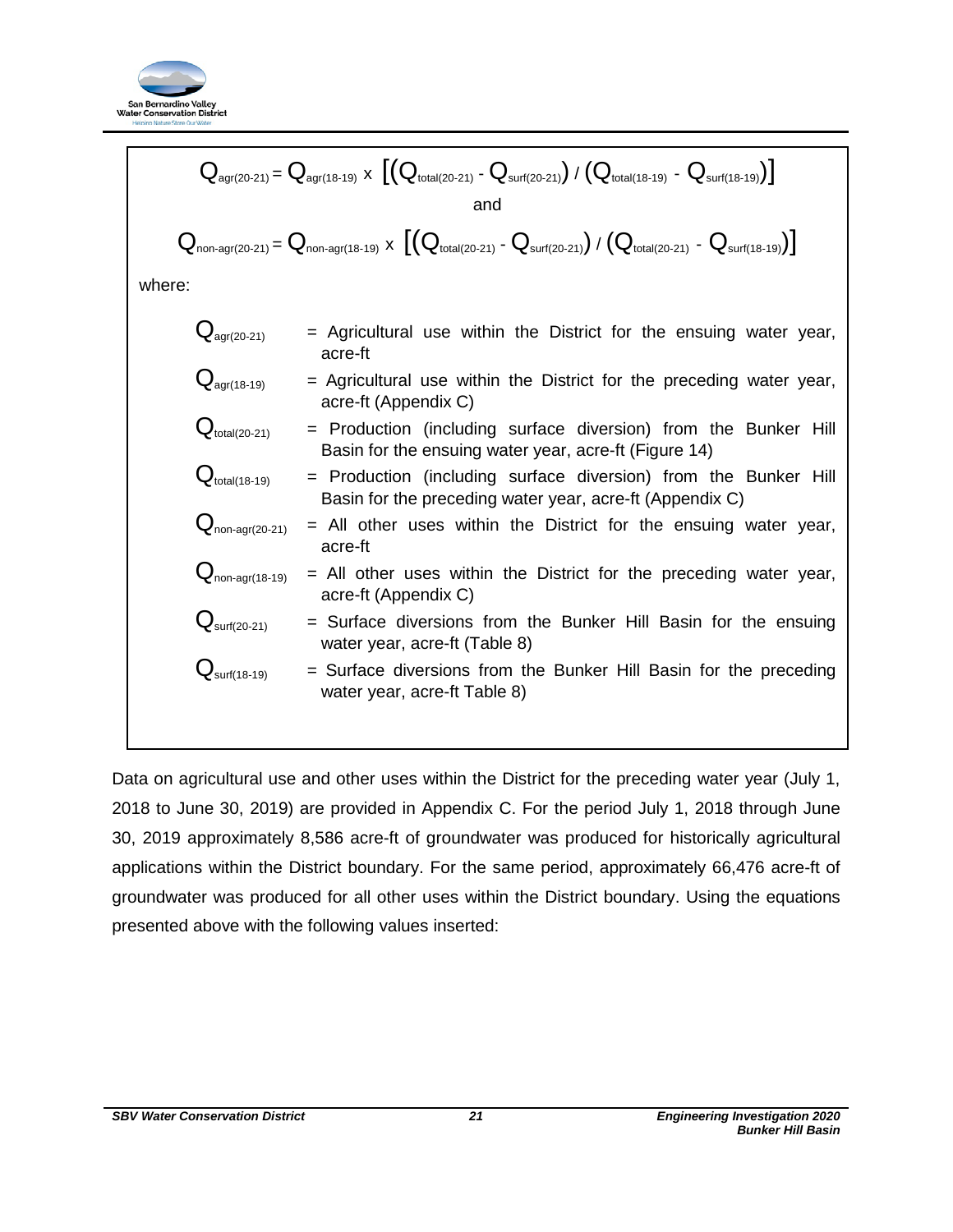

| $= 8,586$ acre-ft (Appendix C)<br>$Q_{\text{agr}(18-19)}$                                                                             |  |  |
|---------------------------------------------------------------------------------------------------------------------------------------|--|--|
| $= 285,523$ acre-ft (Task 5 and 8)<br>$\mathsf{Q}_{\mathsf{total}(20\text{-}21)}$                                                     |  |  |
| $= 291,400$ acre-ft (Appendix C)<br>$Q_{\text{total}(18-19)}$                                                                         |  |  |
| $= 66,476$ acre-ft (Appendix C)<br>$Q_{\text{non-agr(18-19)}}$                                                                        |  |  |
| $= 79,857$ acre-ft (Task 8)<br>$Q_{\text{surf}(20-21)}$                                                                               |  |  |
| $=134,046$ acre-ft (Table 8)<br>$\mathrm{Q}_\mathsf{surf(18\text{-}19)}$                                                              |  |  |
| The estimated production within the District for the ensuing water year for agricultural<br>uses and other than agricultural uses is: |  |  |
| $= 205,396 + 79,857 = 285,523$ acre-ft                                                                                                |  |  |
| $= 8,586 \times [(285,253 - 79,857) / (291,400 - 134,977)]$                                                                           |  |  |
| $= 11,207$ acre-ft                                                                                                                    |  |  |
| $= 66,476 \times [(285,253 - 79,857) / (291,400 - 134,046)]$                                                                          |  |  |
| $= 86,772$ acre-ft                                                                                                                    |  |  |
| $= 11,207$ acre-ft                                                                                                                    |  |  |
| $= 86,772$ acre-ft                                                                                                                    |  |  |
| $= 97,979$ acre-ft                                                                                                                    |  |  |
|                                                                                                                                       |  |  |

By summing these two results, it is estimated that 97,979 acre-feet of groundwater will be withdrawn within the District for the ensuing water year (July 1, 2020 to June 30, 2021). **Appendix C** shows the Agriculture and Non-Agriculture trends for the District by sub-basin using approximately 120 wells within the District Boundary reporting type of use. The long term historic<sup>[4](#page-25-0)</sup> average for agricultural usage within the District is between 14,000 ac-ft and 15,000 acft. This usage has dropped in the past few versions of the Report as development of farm land to industrial and commercial uses has expanded. The long term average for non-agricultural uses within the District is between 65,000 ac-ft and 75,000 ac-ft.

<span id="page-25-0"></span>Prior to the December 2017 California Supreme Court Decision the Board Provided an Agricultural rate in accordance with CWC 755. See Appendix E.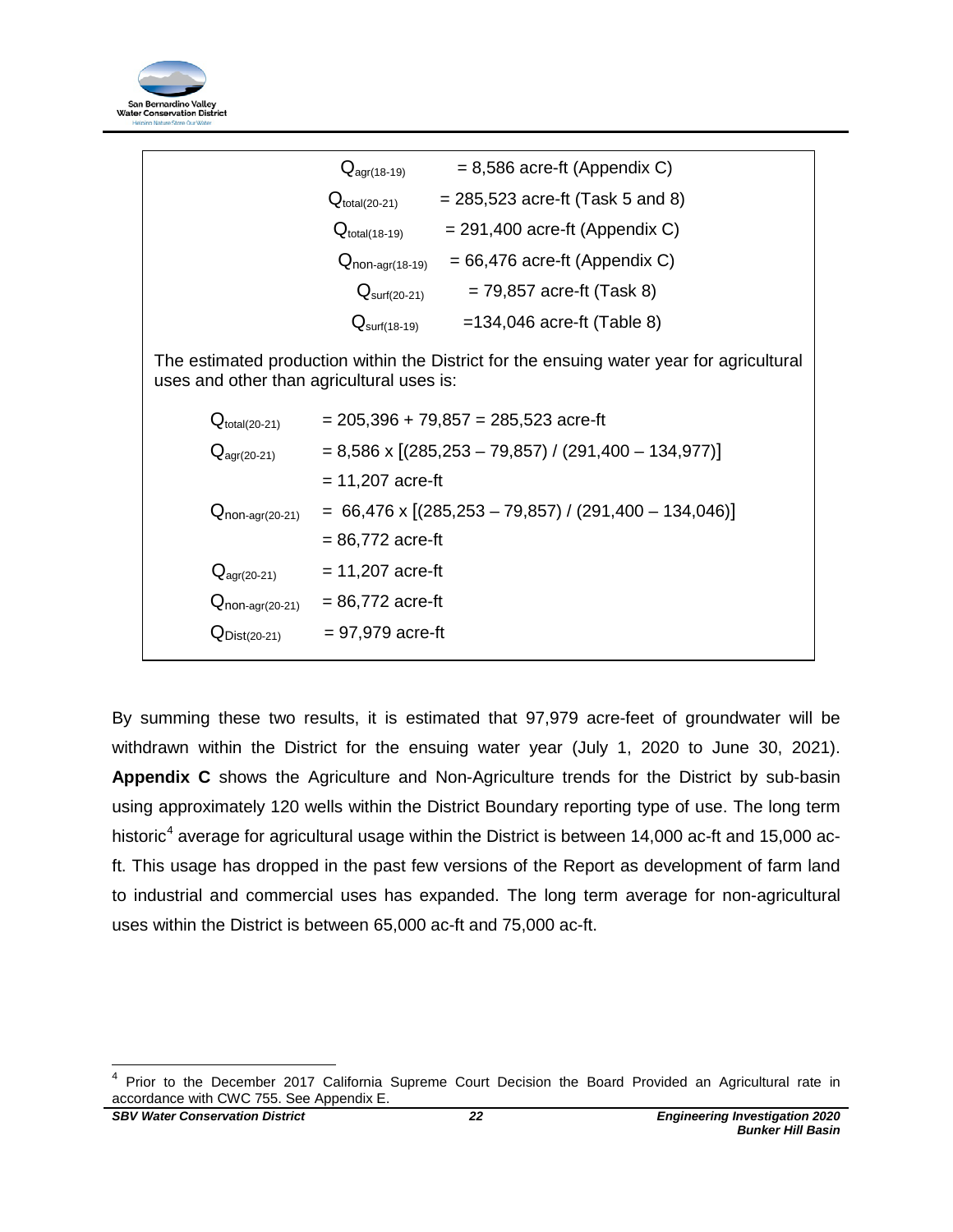

# <span id="page-26-0"></span>**11.0** *Task 8 – Estimated Amount of Water for Surface Distribution for the Ensuing Water Year (July 1, 2020 to June 30, 2021)*

The amount of water for surface distribution for the ensuing water year (July 1, 2020 to June 30, 2021) was estimated based on the average surface diversions for the Santa Ana River, Mill Creek, and Lytle Creek for the period 1991 to 2019.

As shown in **Table 8**, average surface diversions for the Santa Ana River, Mill Creek, Lytle Creek and smaller tributary creeks collectively called "Bunker Hill Creeks," between 1991 and 2019 were 34,915; 16,964; 11,906 and 2,821 acre-feet, respectively. There was also an average of 13,252 acre-ft of imported water from 1991 and 2019 that was recharged into the Bunker Hill Basin. Therefore, the total estimated amount of water for surface distribution from the Bunker Hill Basin for the ensuing water year (July 1, 2020 to June 30, 2021) is found by summing the diversions as follows:

Bunker Hill Surface Distribution = 34,915 + 16,964 + 11,906 + 2,821 +13,252 = 79,857 acre-ft

As Lytle Creek and Bunker Hill Creeks are not within the District, the estimated amount of surface distribution from the District for the ensuing water year (July 1, 2020 to June 30, 2021) is the sum of the Santa Ana River and Mill Creek distributions and the imported water spread within the District Boundaries.

District Surface Distribution =  $34,915 + 16,964 + 4,536 = 56,415$  acre-ft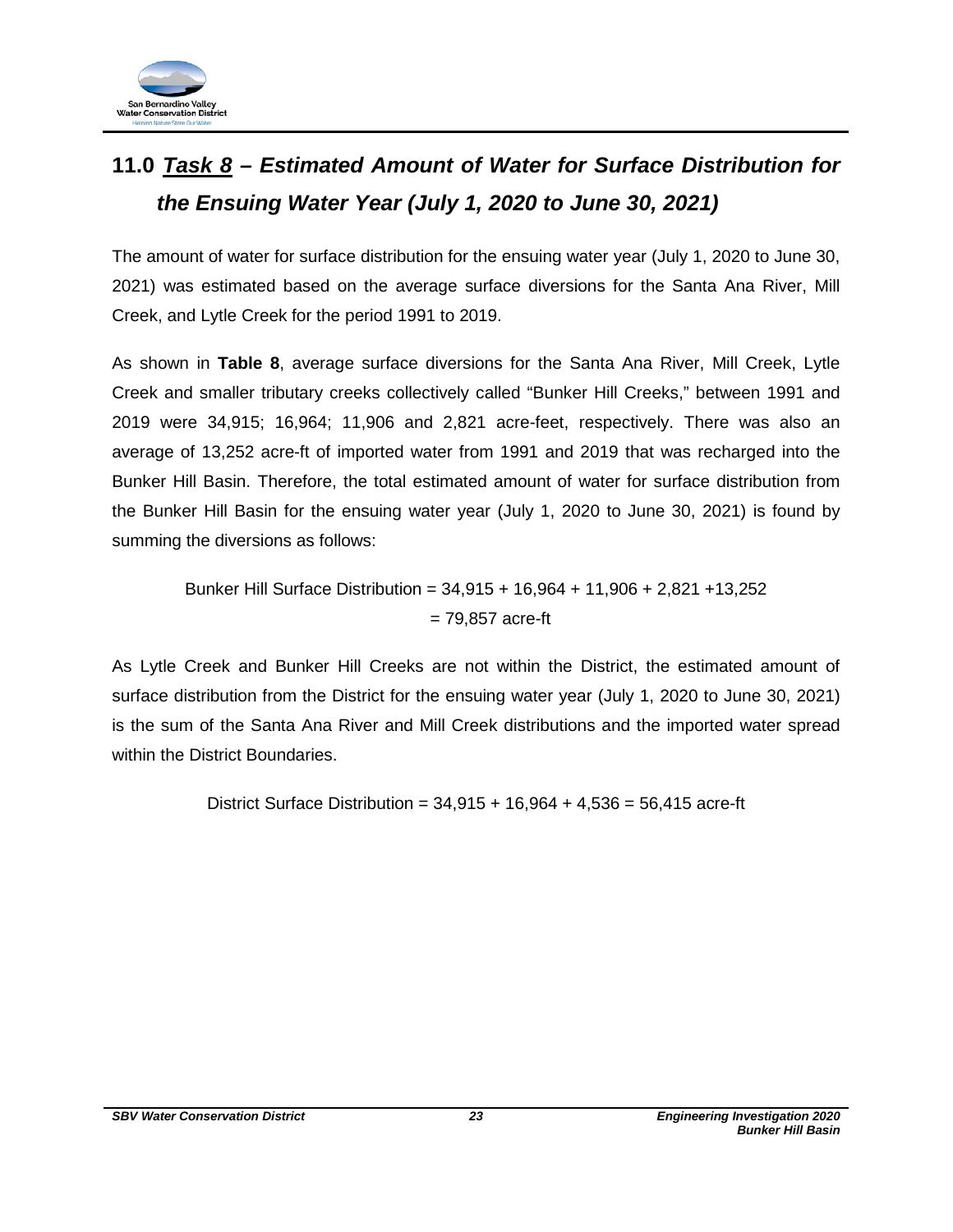

# <span id="page-27-0"></span>**12.0** *Task 9 - Estimated Amount of Water for Replenishment of the Groundwater Supplies for the Ensuing Water Year (July 1, 2020 to June 30, 2021)*

The amount of water necessary for replenishment of the groundwater supplies of the Bunker Hill Basin for the ensuing water year (July 1, 2020 to June 30, 20201) was estimated based on:

Replenishment = Total Production - Surface Diversions - Change in Storage

The estimated production and surface diversions from the Bunker Hill Basin for the ensuing water year (July 1, 2020 to June 30, 2021) were estimated at approximately 205,396 acre-feet (from Tasks 5 and 8) and 79,857 acre-feet (from **Table 8**), respectively. The estimated change in storage determined in Section 8.0 and shown on Figure 9 is a decrease of 1,923 acre-feet. Therefore, the amount of water necessary for replenishment of the groundwater supplies of the Bunker Hill Basin is estimated as follows:

Basin Replenishment = 205,396 -79,857 -1,923 = 127,462 acre-ft

The amount of water necessary for replenishment of the District's groundwater supplies for the ensuing water year (July 1, 2020 to June 30, 2021) was estimated using the same equation as shown above and substituting values for the District area. The estimated production within the District for the ensuing water year was estimated at approximately 97,979 acre-ft (from Section 10.0) and 56,415 acre-ft (from Section 11.0), respectively. The change in storage for the ensuing water year for the District was estimated as a decrease of 1,923 acre-ft. Therefore, the amount of water necessary for replenishment of the District's groundwater supplies for the ensuing water year (July 1, 2020 to June 30, 2021) is:

Replenishment = Total Production - Surface Diversions - Change in Storage District Replenishment = (97,979 + 56,415) - 56,415 – (1,923) = 99,902 acre-ft

The amount of groundwater recharge that must occur from all sources in order to bring the basin back to "full" in the ensuing water year is determined as follows:

> Replenishment = Basin Replenishment - Accumulated Change in Storage – Annual Change in Storage

Total Replenishment = 127,462 - (-418,310) - (-27,658) = 518,114 acre-ft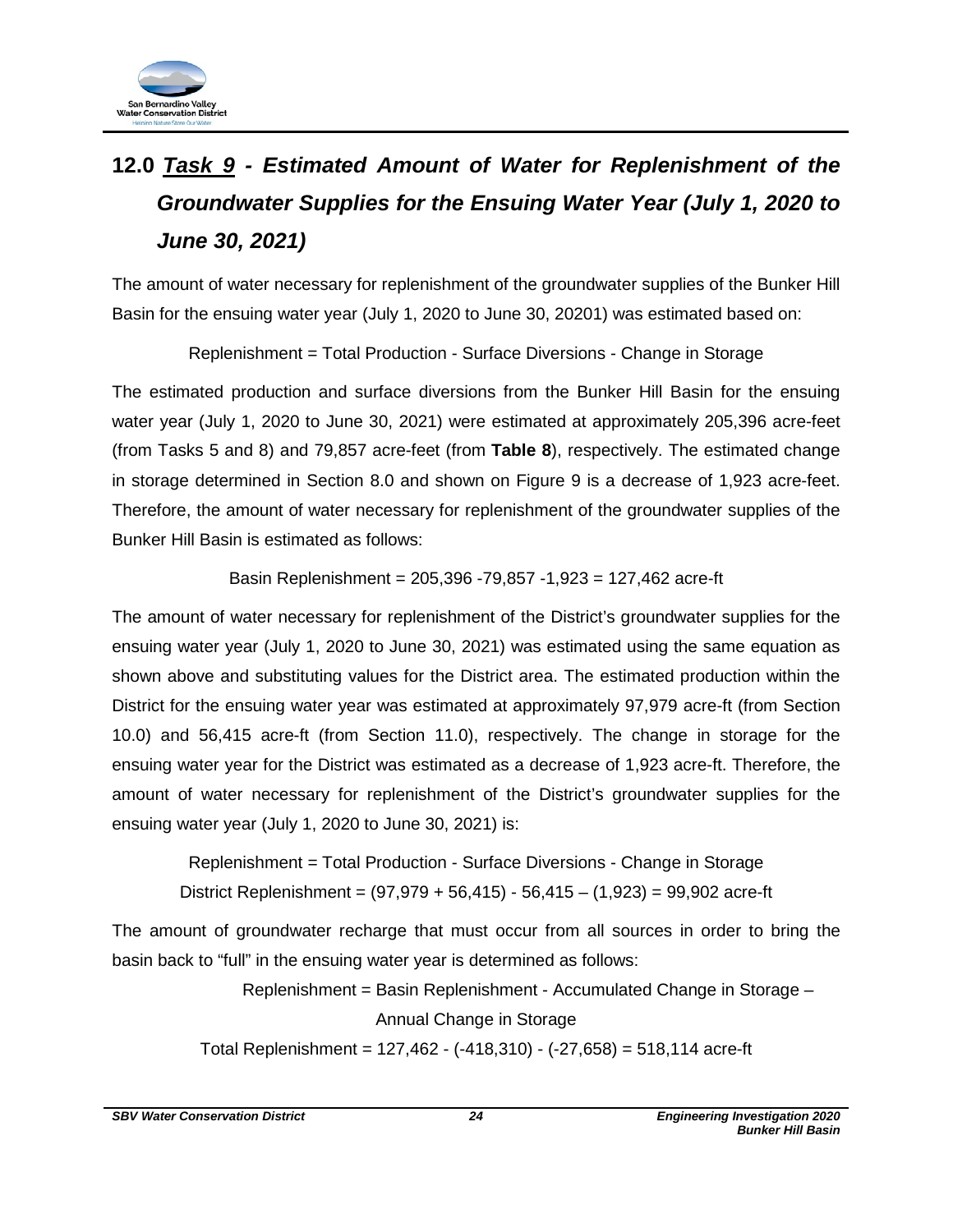

## <span id="page-28-0"></span>**13.0** *Quality Assurance and Quality Control*

Quality Assurance and Quality Control (QA/QC) efforts for the Engineering Investigation Report are distributed. Virtually all information is provided by other programs and agencies that have their own QA/QC processes and this report relies on them for providing accurate data. Additionally, most of the data is used in other reports and would be flagged if in error; examples include Watermaster reports, other basin models, etc. This section will briefly discuss the QA/QC process and standards.

## <span id="page-28-1"></span>*13.1 Process and Method*

The EI process produces results that are obtained by inputting the data we receive from the cooperating agencies into a series of linked spreadsheets in an MS Excel workbook. Many different calculations are then performed on the data entered. The results from these calculations are reported in the EI. Like all reports, the EI can contain error. SBVWCD makes a great effort to identify and eliminate the sources of possible errors.

The EI has established standards for precision and representativeness in the development of the report since the process initiation in 1993. The report uses a set of key wells, which can change over time to represent the groundwater basins. If changes to the wells are made, they are reviewed to see they are consistent with prior years. The level of precision in the data supplied varies, because the District must rely on the data quality produced by others for their work. We do not have specific requirements for precision of well level or production data, because other programs use the data and because the report averages the levels over entire groundwater basins; the precision of the other programs is adequate for our change in storage calculations.

In order for accurate conclusions to be drawn from the EI, the following must happen:

- 1) High quality data must be input into the Daily Flow Report (DFR) by field staff
- 2) DFR and data from other agencies must be accurately transferred to EI spreadsheets;
- 3) Correct calculations must be made using this data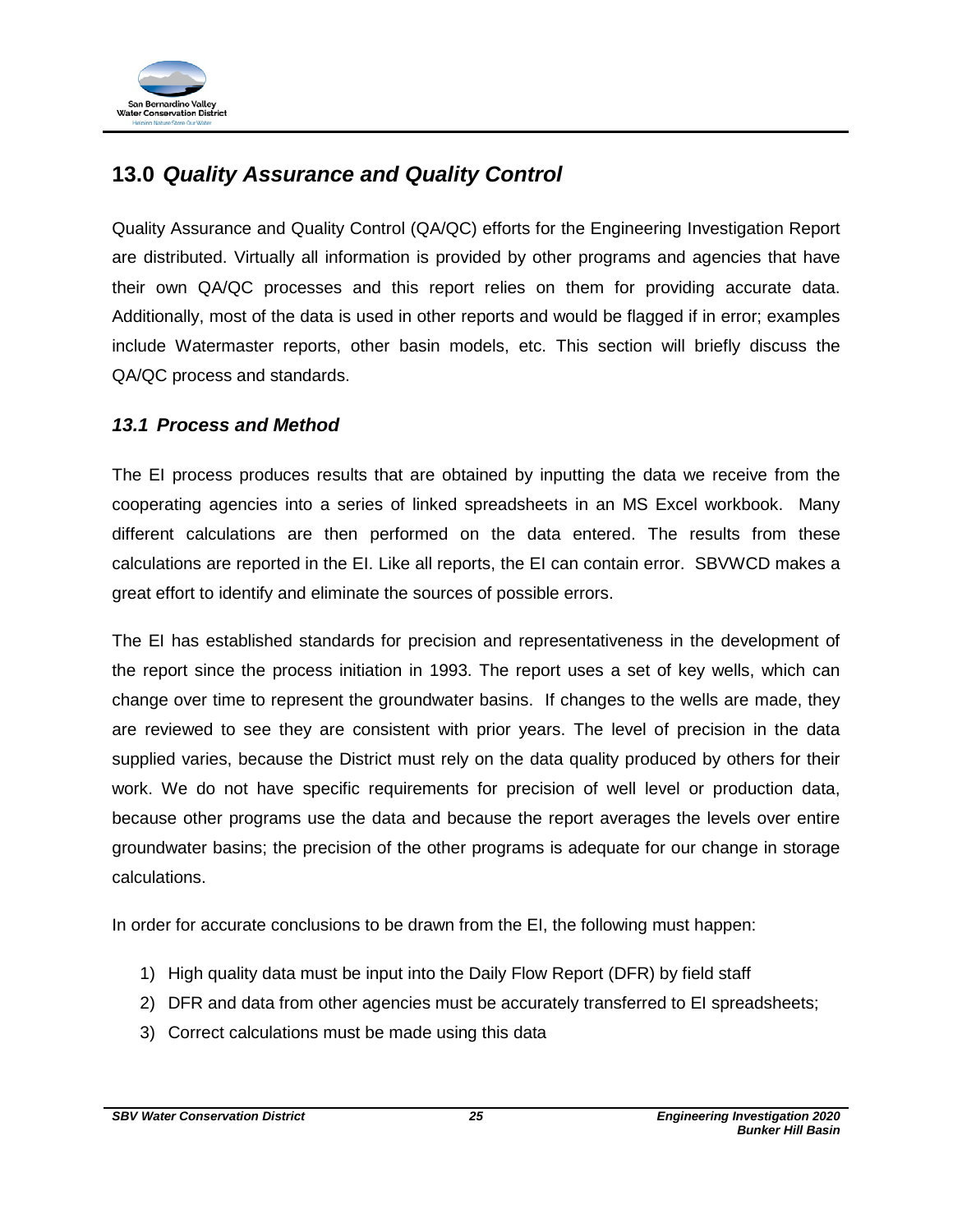

## <span id="page-29-0"></span>*13.2 Data Accuracy*

The EI uses a large amount of production, water level, and flow measurements in calculating the change in storage and related tasks. The data received for the study is reviewed for completeness so that all wells and flows are reported. SBVWCD verifies that DFR data is accurate by cross checking with other data and verifying the data is in the historical range. The District implements several methods to maintain the accuracy of the Engineering Investigation Report. These methods are discussed in the following sections.

The input data for the EI comes from many agencies, in many different formats, over a range of several months. The data is checked when entered to ensure that the correct data is being provided in the correct units. To ensure this check occurs, all data entered into the EI spreadsheets is highlighted. Once all data entry has occurred, a second staff person checks the highlighted input data to make sure it is the correct value and in the correct units.

Generally, data is transferred (copied and pasted) into the EI spreadsheets rather than retyped to reduce entry errors. When data is provided in a format that cannot be transferred, hand entered data is double checked upon entry. Once all the data has been entered, it is checked again to make sure there is not any data out of historical range. Any data that is out of range is rechecked at the source, and if necessary confirmed by the providing agency.

A final check of the data is done by the reporting agencies. SBVWCD sends out a draft EI to all data providers. Any error reported by the data providers is addressed and corrected before the Final EI is approved.

## <span id="page-29-1"></span>*13.3 Calculation Accuracy*

To ensure the calculations used to obtain the results for the EI are correct, the District uses a copy of the prior year spreadsheets for the ensuing year. The spreadsheets are directly recreated from the copies, only the data is stripped out of the spreadsheet so that all cell references are maintained. This maintains the consistency of the calculations. As an additional check, the cell references and formulas are reconfirmed each year. In addition to rechecking of the structure of the spreadsheets, the methodology and logic is also rechecked in this process.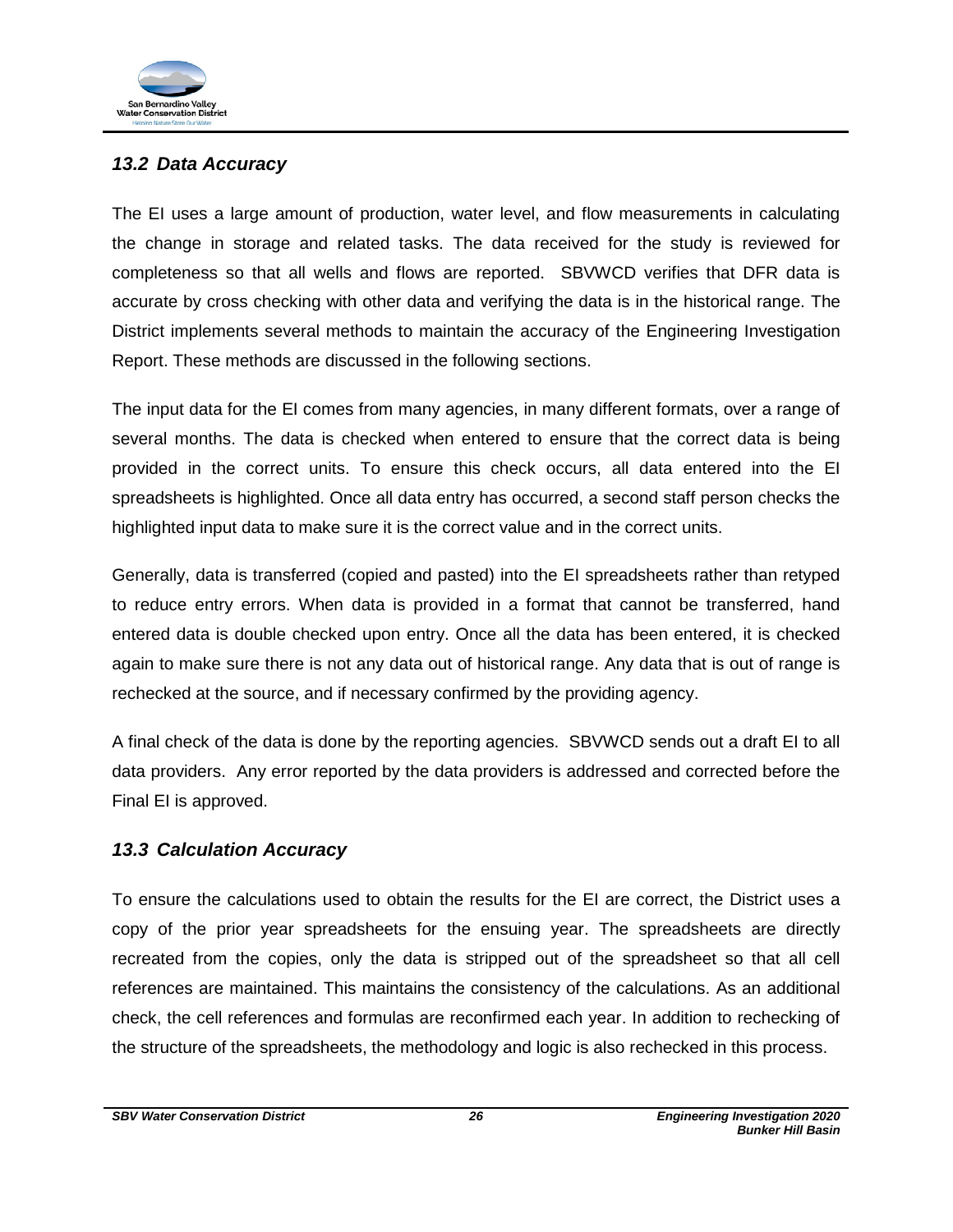

## <span id="page-30-0"></span>*13.4 Comparability*

After all the data and calculations are checked, the final results are obtained. The District compares the results from the EI to SBVMWD's groundwater modeling program change in storage calculation. The programs cover nearly the same area with very similar input data. However, the basin boundaries and methods of calculations are different. If District results and SBVMWD's results are significantly different, more than 10%, the District and SBVMWD both review data and calculations, identify any errors, and verify the new EI results are comparable and accurate. The 2020 EI change in storage value of 152,408 AF will be compared to SBVMWD's model once it is finalized.

## <span id="page-30-1"></span>*13.5 Approval*

Once the results are confirmed through the previous steps, the District Management reviews the report and recommends it to the SBVWCD's Board of Director for reviews and approval.

## <span id="page-30-2"></span>*13.6 Improvements and Changes to the Report*

There were no significant changes to the Engineering Investigation report or calculation method.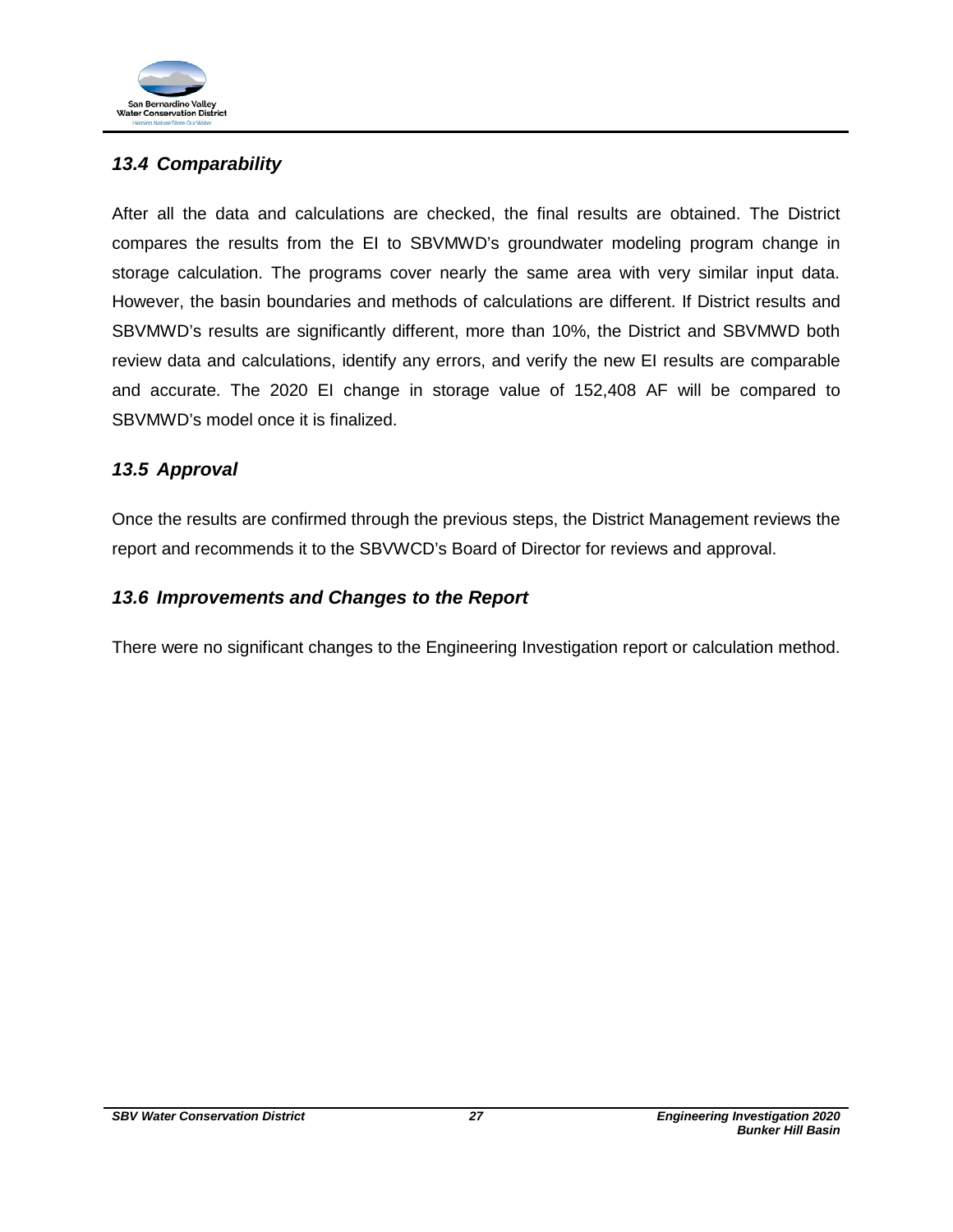

## <span id="page-31-0"></span>**14.0** *General Findings*

In addition to the above findings, Section 75505 of the California Water Code requires that a finding be made as to the amount of water necessary to be replaced in the intake areas of the groundwater basins within the District to prevent the landward movement of salt water into the fresh groundwater body, or to prevent subsidence of the land within the District. Because of its location and the elevations of its water table, the Bunker Hill Basin is not subject to salt-water intrusion and the current groundwater levels will not (lowest=593 msl) result in any significant land subsidence.

Section 75540 of the California Water Code requires that the District Board establish a zone or zones where a groundwater charge is to be implemented. The Code specifically states that a single zone may include the entire District and in May 1993 the Board established the entire District as one zone. This determination may be amended in the future, but lacking any evidence to the contrary, in the 2018-2019 year the entire District will remain as a single zone in regard to any groundwater charge.

Section 75561 of the California Water Code further requires the Engineering Investigation to include a finding related to the amount of water the District is obligated by contract to purchase. At this time the District has no contractual obligation to purchase water for the replenishment of the groundwater supplies.

## <span id="page-31-1"></span>**15.0** *Conclusions*

Based on the results of the 2020 Engineering Investigation, the San Bernardino Valley Water Conservation District finds that:

• Due to the imbalance between recharge and production since 1993, the Bunker Hill Basin's storage is 418,310 acre-feet below that which is considered full for purposes of this Investigation.